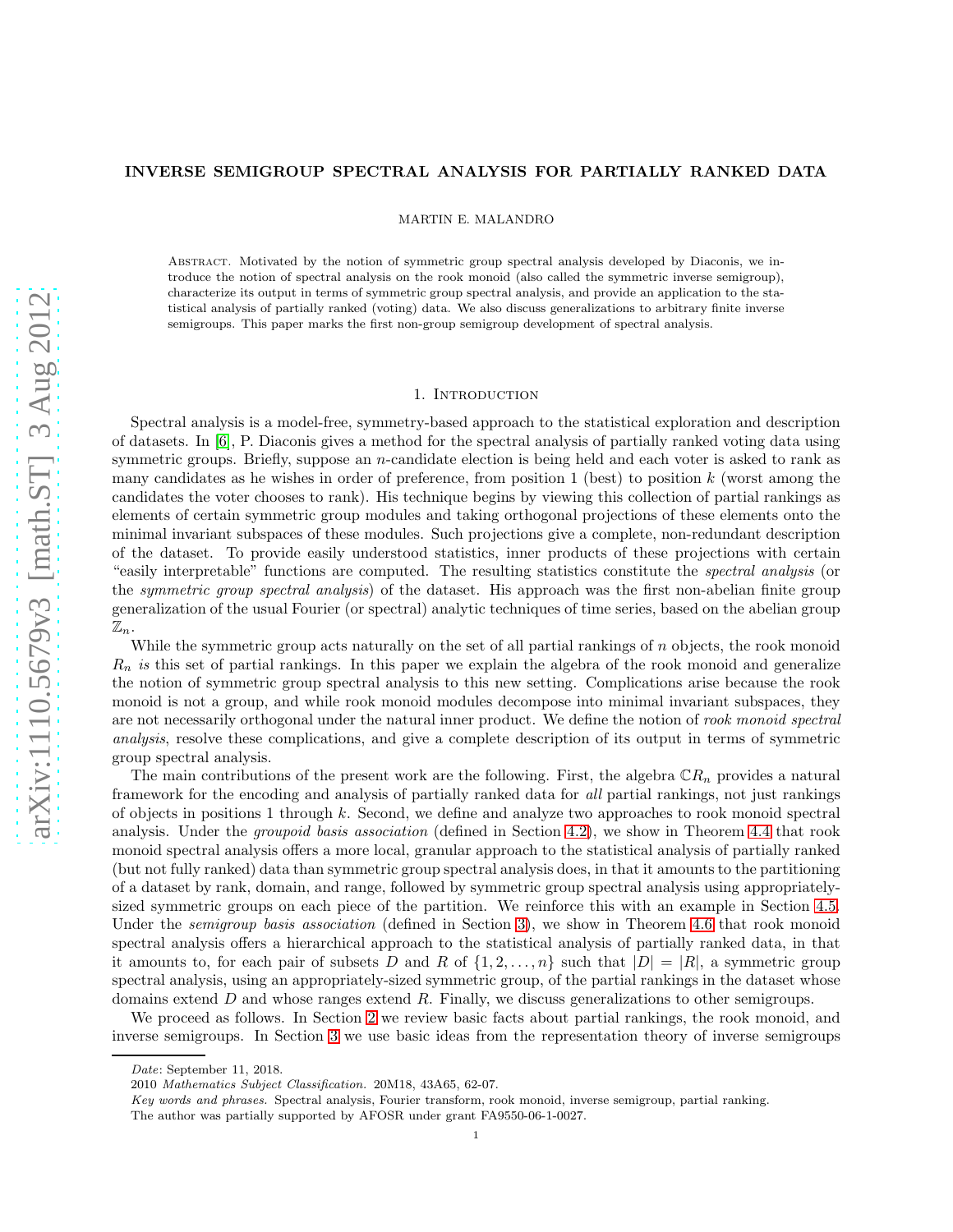to define the Fourier transform on a finite inverse semigroup and we explain how this definition gives rise to two important examples of group-based spectral analysis—time series and the symmetric group spectral analysis of Diaconis.

In Section [4](#page-6-0) we extend group-based spectral analysis to the rook monoid and we discuss extensions to inverse semigroups in general. In Section [4.1](#page-6-1) we discuss how to perform symmetric group spectral analysis using appropriately-sized symmetric groups on each part of the partition (by rank, domain, and range) of a dataset consisting of partial rankings and we organize the goals for the rest of the paper. In Section [4.2](#page-7-0) we review the groupoid basis of  $\mathbb{C}R_n$  and we define the groupoid basis association. In Section [4.3](#page-8-0) we describe an inner product under which the isotypic subspaces of  $\mathbb{C}R_n$  are mutually orthogonal, we describe easily interpretable functions for partially ranked data, and we describe the isotypic subspaces of  $\mathbb{C}R_n$  in terms of the natural statistical information they carry. We develop rook monoid spectral analysis under the groupoid basis association and characterize the statistics it generates in Section [4.4,](#page-9-1) and we look at an example in Section [4.5.](#page-10-0) We then consider rook monoid spectral analysis under the semigroup basis association and characterize the statistics it generates in Section [4.6.](#page-14-0) In Section [4.7](#page-15-1) we look at what happens if we try to use the natural inner product instead of the inner product introduced in Section [4.3.](#page-8-0) Section [5](#page-16-0) contains thoughts on directions for future research.

Our development relies on several results from the representation theory of inverse semigroups, which are included in appendices. In Appendix [A](#page-16-1) we review the basic definitions from the representation theory of inverse semigroups. In Appendix [B](#page-17-0) we review results of B. Steinberg [\[25\]](#page-24-0) on the groupoid basis of an inverse semigroup algebra and the decomposition of an inverse semigroup algebra into a direct sum of matrix algebras over group algebras. Our results in Section [4.3](#page-8-0) and our proofs of Theorems [4.4](#page-9-0) and [4.6](#page-15-0) are based on theorems for inverse semigroup algebras in general, which we state and prove in Appendix [C.](#page-19-0)

## 2. Partial rankings

<span id="page-1-0"></span>Suppose a five-candidate election is being held and you, as a voter, are asked to rank as many of these five candidates as you wish in any positions. The candidates are labeled 1 through 5. If you prefer candidate 4 in first position, candidate 5 in second, candidate 1 in third, candidate 3 in fourth, and candidate 2 in fifth, your vote would be

$$
\pi = \left( \begin{array}{rrrr} 1 & 2 & 3 & 4 & 5 \\ 3 & 5 & 4 & 1 & 2 \end{array} \right),
$$

a permutation on  $\{1, 2, 3, 4, 5\}$ . We will write our permutations with the domain on the top row and corresponding images on the bottom row, so here, for example,  $\pi(3) = 4$ . If, on the other hand, you wished to express the same preference as above for candidates 2, 4, and 5, without ranking candidates 1 and 3, your vote would be

$$
\sigma = \left( \begin{array}{rrr} 1 & 2 & 3 & 4 & 5 \\ - & 5 & - & 1 & 2 \end{array} \right),
$$

a partial ranking on  $\{1, 2, 3, 4, 5\}$ . The dashes in the second row indicate that 1 and 3 are not in the domain of  $\sigma$ . The ranking  $\sigma$  indicates a preference for candidates 4 and 5 and a strong distaste for candidate 2, without committing to a ranking of the intermediate candidates 1 and 3.

**Definition 2.1.** A partial ranking  $\sigma$  on  $\{1, 2, \ldots, n\}$  is an injective partial function from  $\{1, 2, \ldots, n\}$  to  $\{1, 2, \ldots, n\}$ . The domain of  $\sigma$ , denoted dom $(\sigma)$ , is the set of elements  $k \in \{1, 2, \ldots, n\}$  for which  $\sigma(k)$ is defined. The range of  $\sigma$ , denoted ran $(\sigma)$ , is  $\{\sigma(k): k \in \text{dom}(\sigma)\}\)$ . The rank of  $\sigma$ , denoted rk $(\sigma)$ , is  $|\text{dom}(\sigma)| = |\text{ran}(\sigma)|.$ 

For the choice of  $\sigma$  above, we have dom $(\sigma) = \{2, 4, 5\}$ , ran $(\sigma) = \{1, 2, 5\}$ , and  $rk(\sigma) = 3$ . We use the usual operation of partial function composition and we adopt the convention that maps act on the left of sets and are composed right-to-left: If  $\sigma, \gamma$  are partial rankings on  $\{1, 2, \ldots, n\}$ , then  $\sigma \circ \gamma$  is the partial ranking on  $\{1, 2, \ldots, n\}$  whose domain is the set of elements k for which  $k \in \text{dom}(\gamma)$  and  $\gamma(k) \in \text{dom}(\sigma)$ , and if  $k \in \text{dom}(\sigma \circ \gamma)$ , then  $(\sigma \circ \gamma)(k) = \sigma(\gamma(k))$ .

A semigroup is a nonempty set with an associative binary operation. A monoid is a semigroup with an identity element. Unless otherwise specified, we will write our semigroup operations multiplicatively.

**Definition 2.2.** For an integer  $n \geq 0$ , the rook monoid  $R_n$  is the set of all partial rankings on  $\{1, 2, \ldots, n\}$ under the operation of partial function composition.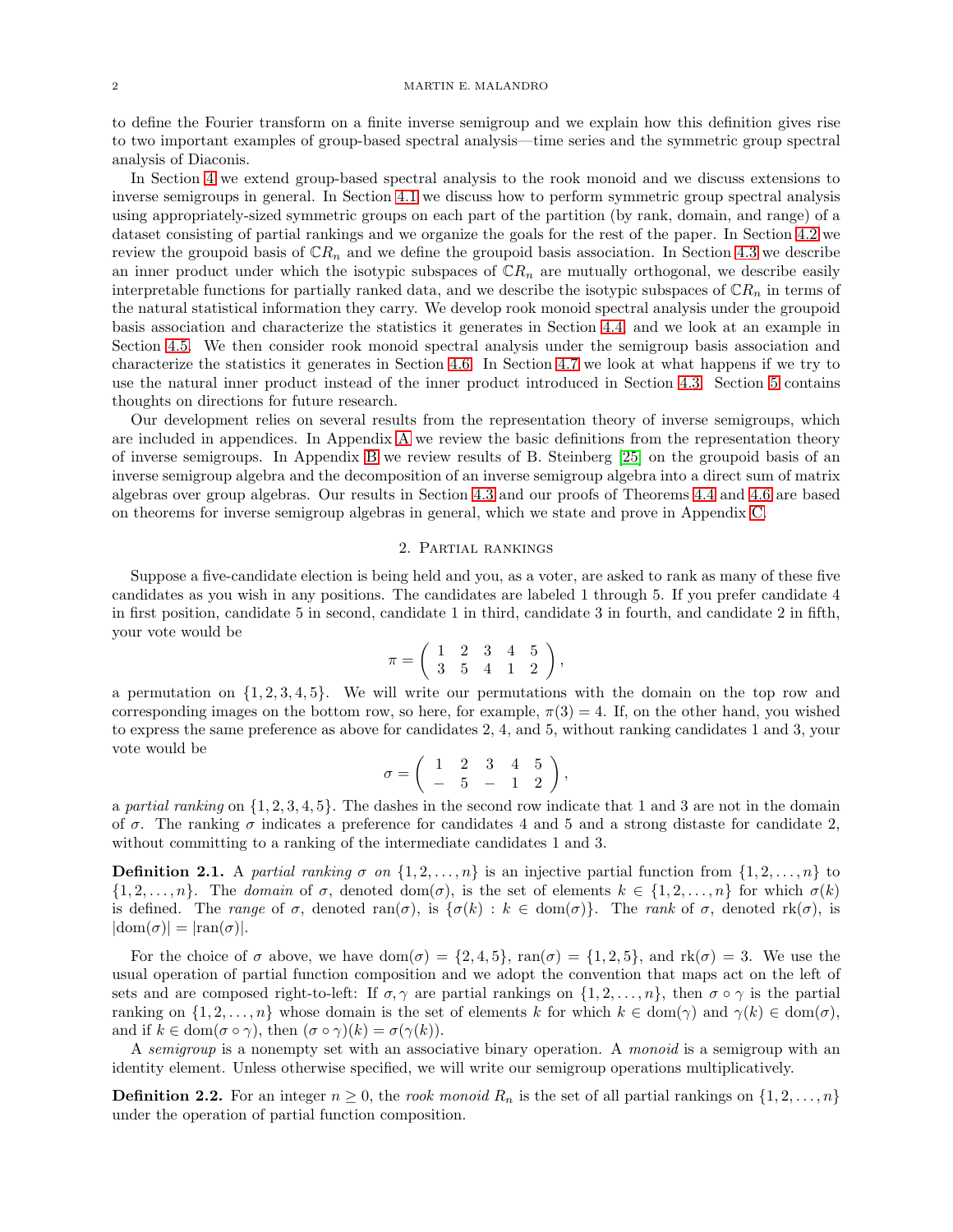It is easy to check that  $R_n$  is a monoid. We denote the symmetric group on  $\{1, 2, \ldots, n\}$  by  $S_n$ .  $R_n$ contains  $S_n$  as the set of elements of rank n, and the identity element for the operation on  $R_n$  is the identity of  $S_n$ . In fact,  $R_n$  contains isomorphic copies of all  $S_k$ , for  $0 \le k \le n$ , which are obtained by identifying  $S_k$ with the set of elements of  $R_n$  whose domain and range are both  $\{1, 2, \ldots, k\}$ .

**Definition 2.3.** If S and T are semigroups, then a semigroup homomorphism (or just homomorphism)  $\phi$ from S to T is a map  $\phi: S \to T$  such that  $\phi(ab) = \phi(a)\phi(b)$  for all  $a, b \in S$ . A semigroup isomorphism (or just *isomorphism*) is a semigroup homomorphism that is one-to-one and onto.

Another way to view  $R_n$  is as the set of all  $n \times n$  matrices that have at most one 1 in each row and column (their other entries being 0), under the usual operation of matrix multiplication. Such matrices are called rook matrices. Given a partial ranking  $\sigma \in R_n$ , we can create an  $n \times n$  rook matrix by placing a 1 in the i, j position whenever  $\sigma(j) = i$  and having all other entries be 0. It is clear that this association is an isomorphism, and furthermore that the rank of a partial ranking  $\sigma$  is the same as the rank of its associated rook matrix.  $R_n$  is called the rook monoid because the collection of  $n \times n$  rook matrices corresponds to the set of possible placements of non-attacking rooks on an  $n \times n$  chessboard.

Although  $R_n$  is not a group (unless  $n = 0$ , in which case  $R_0 \cong \mathbb{Z}_1$ ),  $R_n$  does have a nice algebraic structure—that of an inverse semigroup [\[4\]](#page-23-1).

**Definition 2.4.** An *inverse semigroup* is a semigroup S with the property that, for each  $x \in S$ , there exists a unique  $y \in S$  such that  $xyx = x$  and  $yxy = y$ . In this case, y is said to be the *inverse* of x, and we write  $x^{-1} = y.$ 

It follows that, in an inverse semigroup, if  $x^{-1} = y$  then  $y^{-1} = x$ ,  $xx^{-1}$  is idempotent, and if e is idempotent then  $e^{-1} = e$ . Every group is an inverse semigroup, but not conversely. Also, we have emphasized the word unique in this definition, as uniqueness of an element's inverse does not follow from the rest of the hypotheses as it does for groups. For example, for  $n \geq 2$ , in  $T_n$ , the full transformation semigroup on n elements (the set of all functions from  $\{1, 2, \ldots, n\}$  to  $\{1, 2, \ldots, n\}$  under function composition), for each element x there is at least one y such that  $xyx = x$  and  $yxy = y$ , and there exist elements x for which there are multiple elements y satisfying both equations.

It is easy to see that the inverse of an element  $\sigma \in R_n$  is the partial ranking  $\gamma$  whose domain is  $\text{ran}(\sigma)$ , and whose definition (informally) is given by sending everything in  $ran(\sigma)$  back where it came from. Viewing the elements of  $R_n$  as rook matrices, the inverse of a rook matrix is its transpose.

## 3. Representations and spectral analysis

<span id="page-2-0"></span>Our development of spectral analysis depends on the representation theory of inverse semigroups. The basic definitions are similar to those for groups, and are included in Appendix [A](#page-16-1) for the convenience of the reader. Let S be a finite inverse semigroup and let  $\mathbb{C}S$  denote the complex algebra of S.

# **Definition 3.1.** The natural basis of  $\mathbb{C}S$ , i.e., the basis  $\{s\}_{s\in S}$ , is called the *semigroup basis* of  $\mathbb{C}S$ .

Elements of  $\mathbb{C}S$  can be identified with complex-valued functions on S in a natural way. Specifically, if  $f: S \to \mathbb{C}$ , then f corresponds to the element  $\sum_{s \in S} f(s)s \in \mathbb{C}S$ .  $\mathbb{C}S$  can therefore be seen as the algebra of complex-valued functions on S. This association between functions on S and elements of  $\mathbb{C}S$  is called the semigroup basis association. There is, for non-group inverse semigroups in general, a different natural basis of  $\mathbb{C}S$  and therefore another natural way to associate functions on S and elements of  $\mathbb{C}S$ , called the *groupoid* basis association, which we define in Section [4.2.](#page-7-0)

 $\mathbb{C}S$  is semisimple. When S is a group, this is Maschke's theorem [\[8\]](#page-23-2). For general S, this is a result of Munn [\[18,](#page-24-1) Theorem 4.4]. Since  $\mathbb{C}S$  is semisimple, Wedderburn's theorem applies to  $\mathbb{C}S$ . Semisimplicity and the Wedderburn isomorphism are the key ingredients for the spectral analysis we develop.

<span id="page-2-1"></span>If  $f \in \mathbb{C}S$  and  $\rho$  is a matrix representation of  $\mathbb{C}S$ , denote  $\rho(f)$  by  $\hat{f}(\rho)$ .

<span id="page-2-2"></span>**Theorem 3.2** (Wedderburn's theorem). Let  $Y$  be a complete set of inequivalent, irreducible matrix representations of  $\mathbb{C}S$ . Then  $\mathcal Y$  is finite, and the map

(1) 
$$
\bigoplus_{\rho \in \mathcal{Y}} : \mathbb{C}S \to \bigoplus_{\rho \in \mathcal{Y}} M_{d_{\rho}}(\mathbb{C})
$$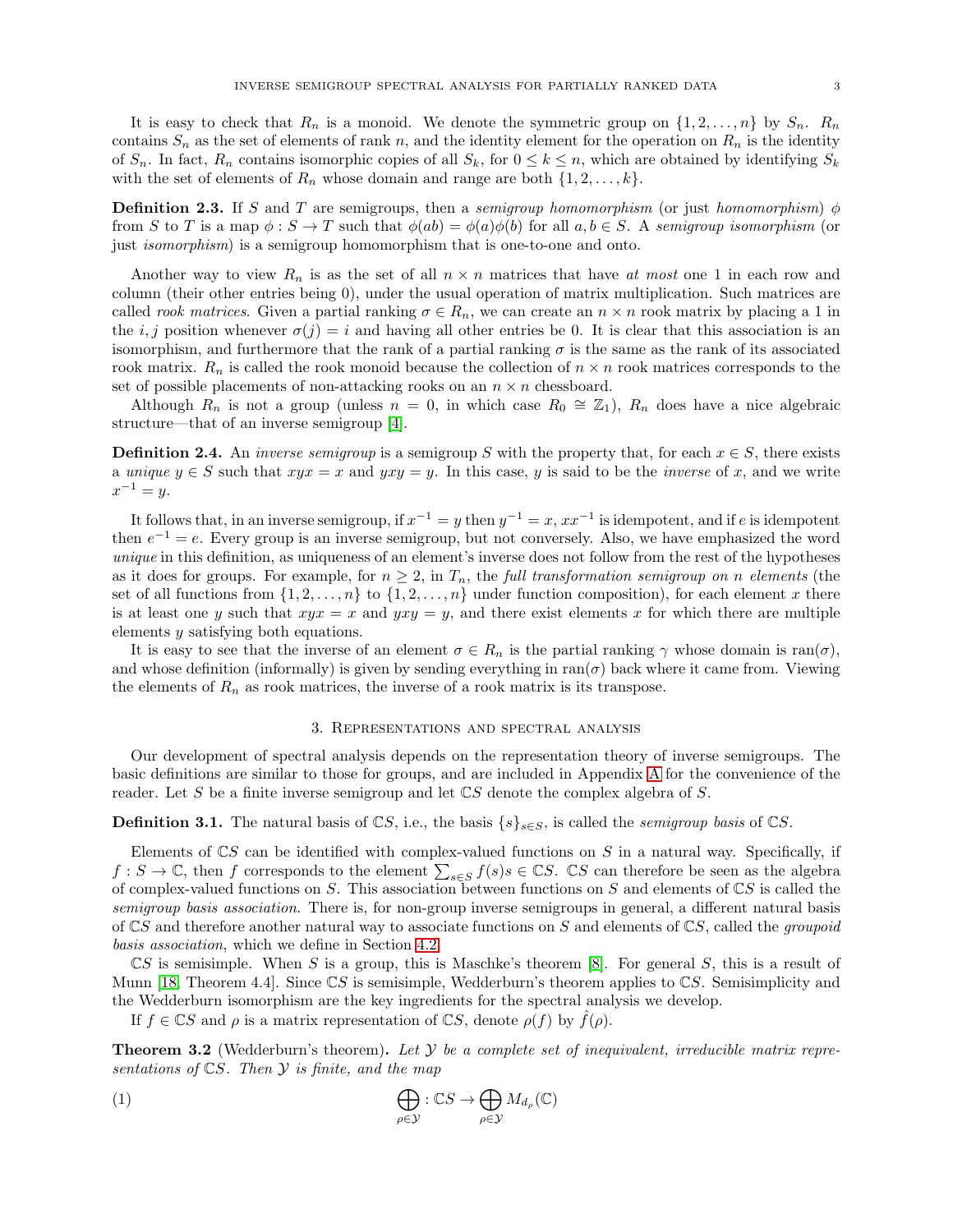is an isomorphism of algebras. Explicitly, if  $f \in \mathbb{C}S$ , with  $f = \sum_{s \in S} f(s)s$ , then

$$
f \mapsto \bigoplus_{\rho \in \mathcal{Y}} \hat{f}(\rho) = \bigoplus_{\rho \in \mathcal{Y}} \sum_{s \in S} f(s) \rho(s)
$$

in this isomorphism.

**Definition 3.3.** Given  $f \in \mathbb{C}S$  and a complete set of inequivalent, irreducible matrix representations  $\mathcal{Y}$  of CS, the Fourier transform of f according to  $Y$  (or just the Fourier transform of f) is the image of f in the Wedderburn isomorphism [\(1\)](#page-2-1).

Definition 3.4. The inverse image of the natural basis of the algebra on the right in the Wedderburn isomorphism [\(1\)](#page-2-1) (that is, the set of matrices in this algebra which have a 1 in one position and 0 in all other positions) is called the Fourier basis of  $\mathbb{C}S$  according to  $\mathcal{Y}$ .

Thus the Fourier transform of  $f$  is, in general, a block diagonal matrix with complex entries, and we can view the Fourier transform of f according to Y as a change of basis within CS, from the natural basis  $\{s\}_{s\in S}$ of  $\mathbb{C}S$ , to the Fourier basis of  $\mathbb{C}S$  according to  $\mathcal{Y}$ .

Fourier transforms are closely related to the notions of spectral analysis. We begin by seeing how these notions apply to time series.

<span id="page-3-0"></span>**Example 3.5** (Time series). Let  $S = (\mathbb{Z}_n, +) = \{0, 1, \ldots, n-1\}$ , the cyclic group of order n. The irreducible representations of  $\mathbb{C}\mathbb{Z}_n$  are all one-dimensional—they are the characters  $\chi_k$  for  $k \in \{0, \ldots, n-1\}$ , defined on the natural basis of  $\mathbb{C}\mathbb{Z}_n$  by  $\chi_k(t) = e^{2\pi ikt/n}$ . If  $f : \mathbb{Z}_n \to \mathbb{C}$  and we view  $f \in \mathbb{C}\mathbb{Z}_n$  as  $f = \sum_{t=0}^{n-1} f(t)t$ , then

$$
\hat{f}(\chi_k) = \sum_{t=0}^{n-1} f(t)e^{2\pi ikt/n},
$$

the familiar discrete Fourier transform of f. The Fourier basis of  $\mathbb{C}\mathbb{Z}_n$  is the usual basis of sampled exponentials  ${b_k}_{k=0}^{n-1} \subset \mathbb{C} \mathbb{Z}_n$ :

$$
b_k = \frac{1}{n} \sum_{t=0}^{n-1} e^{-2\pi i kt/n} t.
$$

We now explain how things generalize beyond  $S = \mathbb{Z}_n$ . We can often view a dataset as an element of some  $\mathbb{C}S$ -module for some finite inverse semigroup S. Let S be a finite inverse semigroup and let f be a dataset, viewed in some way as an element of some left  $\mathbb{C}S$ -module M. Since  $\mathbb{C}S$  is semisimple, M decomposes into a direct sum of irreducible  $\mathbb{C}S$ -submodules  $M_i$ :

$$
M=M_1\oplus M_2\oplus\cdots\oplus M_k.
$$

Unfortunately, the  $M_i$  are not uniquely determined in general. For any irreducible submodule N of  $M$ , whether or not  $N$  appears as a direct summand in this particular decomposition, let  $V_N$  denote the sum of all irreducible submodules of M isomorphic to N.  $V_N$  is called the *isotypic component of* M of type (or isomorphism class) N. As N ranges across the irreducible submodules of  $M$ , we obtain the *isotypic* components  $V_N$  of M. They are uniquely determined, and M decomposes as the direct sum of them. Furthermore, given any decomposition of M into irreducibles  $M = M_1 \oplus M_2 \oplus \cdots \oplus M_k$ , if we group the  $M_i$  according to their isomorphism classes and sum together the  $M_i$  from each isomorphism class, then we obtain the isotypic components of  $M$  [\[2\]](#page-23-3). Let

$$
M = V_1 \oplus V_2 \oplus \cdots \oplus V_m
$$

be the decomposition of M into its isotypic components  $V_1, V_2, \ldots, V_m$ . This decomposition is more crude, in general, than a decomposition of  $M$  into irreducibles, but it has the advantage of being a unique decomposition of M into invariant subspaces under the action of  $\mathbb{C}S$ . In fact, it is the finest unique decomposition of M into invariant subspaces under the action of  $\mathbb{C}S$ , in the sense that attempting to decompose any  $V_i$ further into invariant subspaces requires a choice of basis. We do not want our definition of spectral analysis to depend on an arbitrary choice such as this, so it is the isotypic decomposition that we will work with. Loosely speaking, the spectral analysis of  $f \in M$  is the examination of the projections of f onto the isotypic components  $V_i \subseteq M$ . We call these projections the *isotypic projections of f*.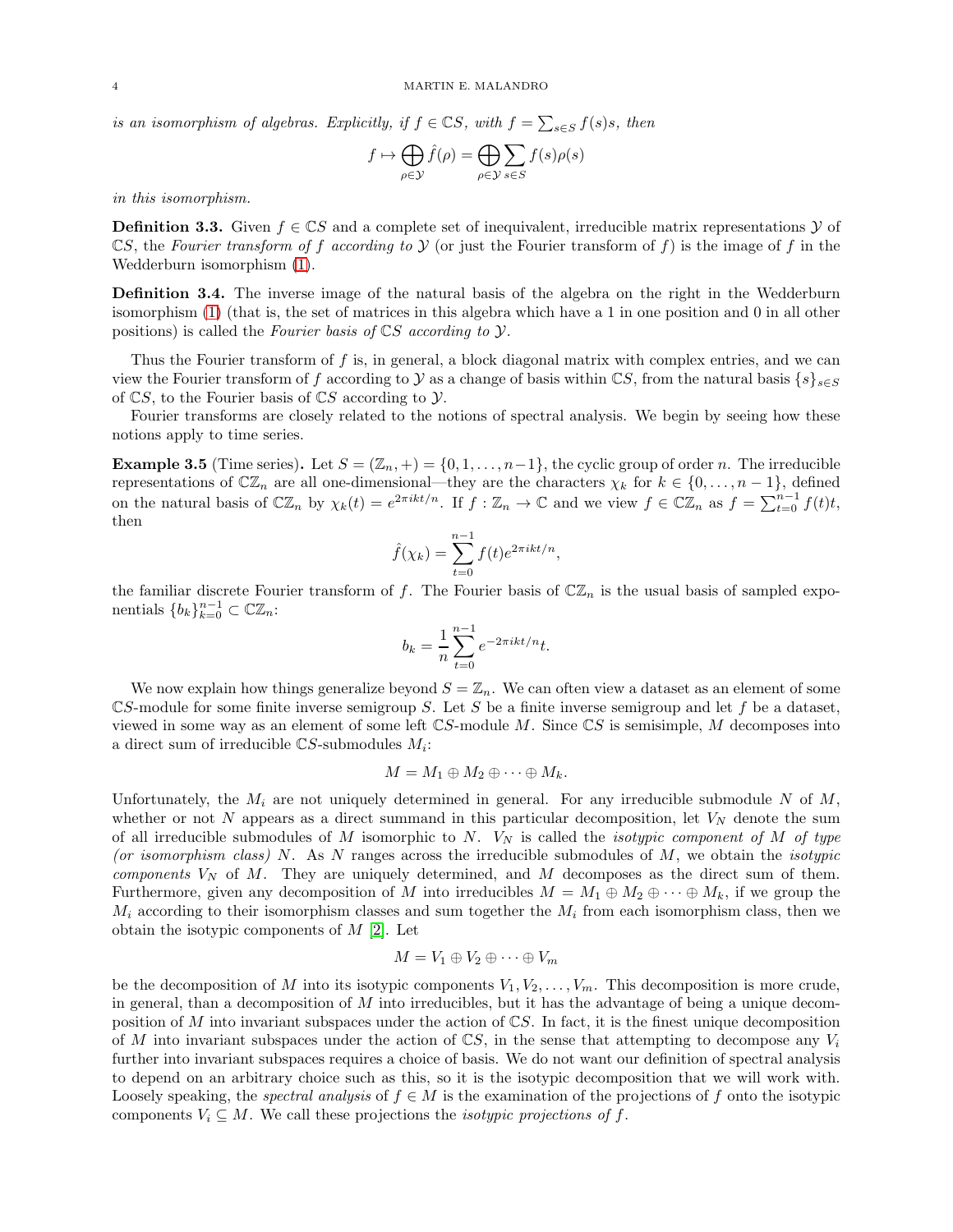In the case of time series,  $\mathbb{C}\mathbb{Z}_n$  decomposes into a sum of n one-dimensional isotypic components—with notation as in Example [3.5,](#page-3-0) let  $V_k = \mathbb{C}$ -span $(b_k) = \mathbb{C}$ -span $(\sum_{t=0}^{n-1} e^{-2\pi i kt/n}t) \subseteq \mathbb{C}\mathbb{Z}_n$ . Then we have the isotypic decomposition  $\mathbb{C}\mathbb{Z}_n = \bigoplus_{k=0}^{n-1} V_k$ , and spectral analysis of  $f \in \mathbb{C}\mathbb{Z}_n$  amounts to an examination of the projections of f onto the  $V_k$ . In contrast to time series, however, many of the  $V_i$  may be multidimensional in general, and to make the notion of spectral analysis precise for a given semigroup S we will need a method to extract information from these projections. How exactly we should do this depends on the particular semigroup under consideration. We will explain this for the symmetric group in Example [3.6,](#page-4-0) and for the rook monoid in Sections [4.3](#page-8-0) and [4.4.](#page-9-1)

The most important CS-module is  $M = \mathbb{C}S$  itself (where the action of CS on  $M = \mathbb{C}S$  is given by the multiplication of  $\mathbb{C}S$ ), where the isotypic decomposition of M can be obtained from the Wedderburn isomorphism [\(1\)](#page-2-1).  $\mathbb{C}S$  is both a left and right  $\mathbb{C}S$ -module. Notice that the inverse image of a column (respectively, row) of the  $\rho$  block of the algebra on the right in [\(1\)](#page-2-1) is an irreducible left (respectively, right) submodule of  $\mathbb{C}S$  of isomorphism class  $\rho$ . The inverse image of the  $\rho$  block in [\(1\)](#page-2-1) is thus the isotypic component of M of isomorphism class  $\rho$ , and is also a minimal two-sided ideal of CS. Hence the isotypic decomposition of  $\mathbb{C}S$  is the same as the (unique) decomposition of  $\mathbb{C}S$  into the direct sum of its minimal two-sided ideals.

Isotypic projections in  $\mathbb{C}S$  are easy to compute from Fourier transforms. Let  $\rho$  be an irreducible matrix representation of  $\mathbb{C}S$  and let Y be any set of inequivalent, irreducible matrix representations of  $\mathbb{C}S$ . Let  $\gamma \in \mathcal{Y}$  denote the representation in  $\mathcal{Y}$  equivalent (if not equal) to  $\rho$ , and denote the isotypic component of CS of type  $\rho$  by  $V_{\rho}$ . To compute the isotypic projection of  $f \in \mathbb{C}S$  onto  $V_{\rho}$ , take the Fourier transform of f according to Y, set all coefficients of the result equal to 0 except for the ones in the  $\gamma$  block, and take the inverse image of that. The result is the isotypic projection of f onto  $V_\rho$ . It is easy to see that this works regardless of the particular matrix representations chosen for  $\mathcal{Y}$ . Computationally efficient methods for computing Fourier transforms and their inverses on a wide variety of groups and semigroups have been developed. See, for example, [\[1,](#page-23-4) [3,](#page-23-5) [5,](#page-23-6) [11,](#page-24-2) [12,](#page-24-3) [13,](#page-24-4) [14,](#page-24-5) [15,](#page-24-6) [21\]](#page-24-7).

<span id="page-4-0"></span>Example 3.6 (Symmetric group spectral analysis). This example is an exposition of the ideas of Diaconis [\[6\]](#page-23-0). We explain his ideas from an algebraic standpoint that will be useful for us when we generalize to the rook monoid in Section [4.](#page-6-0) It can be shown that our development here is equivalent (in the sense that it generates the same statistics for any partially ranked voting dataset on any number of candidates) to his. We review only the algebraic aspects that generate the statistics. For full discussion, including a large example and inferential issues, see [\[6\]](#page-23-0).

First we explain his technique as applied to fully ranked votes. A collection of votes in which every voter ranks each of n candidates in order of preference defines a C-valued (actually, a Z-valued) function on  $S_n$ , where  $f(\sigma)$  is the number of voters casting a ballot of type  $\sigma$ . Let  $f : S_n \to \mathbb{C}$  and view f as an element of  $\mathbb{C}S_n$  as  $f = \sum_{\sigma \in S_n} f(\sigma)\sigma$ . There is a well-known bijection between the irreducible representations of  $\mathbb{C}S_n$ and the partitions of  $n$  [\[10\]](#page-24-8), so we write

$$
\mathbb{C}S_n = \bigoplus_{\lambda \vdash n} V^{\lambda}
$$

where  $V^{\lambda}$  is the isotypic subspace corresponding to the irreducible representation for the partition  $\lambda$ . The irreducible representation for  $\lambda$  is commonly described in terms of the action of  $S_n$  on tableaux of shape  $\lambda$ — see, e.g., [\[10\]](#page-24-8). What we really need for spectral analysis are combinatorial descriptions of the  $V^{\lambda}$  themselves. The descriptions we give below are due to Diaconis [\[6\]](#page-23-0), and will allow us to describe the natural statistical information each isotypic subspace  $V^{\lambda}$  carries.

There is a natural inner product on  $\mathbb{C}S_n$  given by

$$
\langle f, g \rangle = \left\langle \sum_{\sigma \in S_n} f(\sigma) \sigma, \sum_{\sigma \in S_n} g(\sigma) \sigma \right\rangle = \sum_{\sigma \in S_n} f(\sigma) \overline{g(\sigma)}.
$$

Under this inner product, the isotypic subspaces of  $\mathbb{C}S_n$  are mutually orthogonal [\[22,](#page-24-9) Chapter 2]. We now project  $f \in \mathbb{C}S_n$  onto each subspace. That is, we write  $f = \sum_{\lambda \vdash n} f^{\lambda}$ , for unique elements  $f^{\lambda} \in V^{\lambda}$ . These projections  $f^{\lambda}$  may be computed by running a (fast) Fourier transform on  $S_n$ , provided n is not too large [\[3,](#page-23-5) [13\]](#page-24-4). Other projection formulas are also available. See, for example, [\[6,](#page-23-0) Theorem 1], [\[7\]](#page-23-7), and [\[22,](#page-24-9) Theorem 8].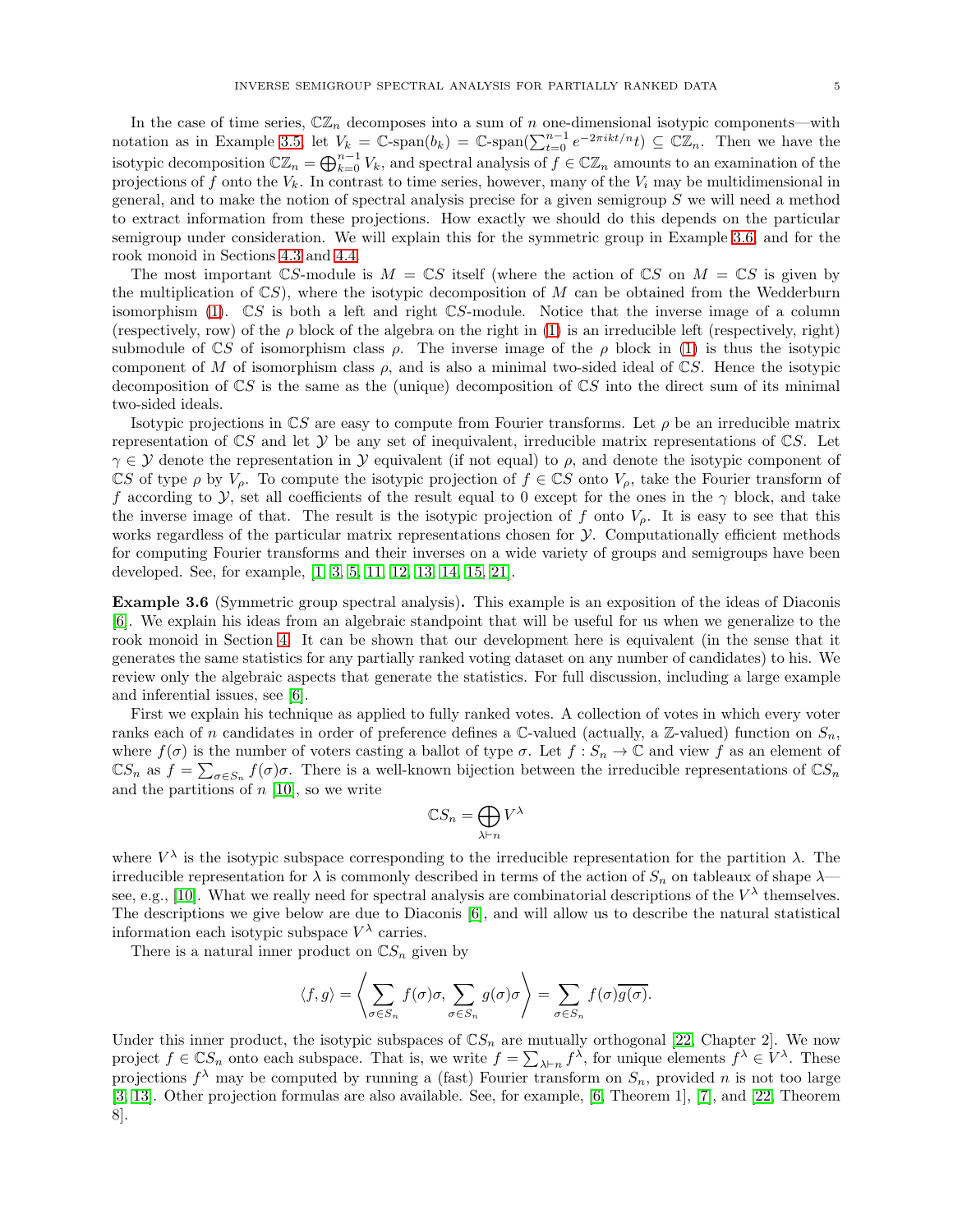Next, we examine the projections  $f^{\lambda}$ . This is analogous to examining the component frequencies of a function in the  $S = \mathbb{Z}_n$  case. However, in our case, many of the  $V^{\lambda}$  are multidimensional, and in addition to concrete descriptions of these spaces we will use an additional device (which Diaconis attributes to C. Mallows) to extract information from the projections onto these spaces.

We also note that, in a similar fashion to how the frequencies of highest amplitude carry the most information about the structure of a continuous waveform, here the lengths of the projections are important in determining which projections carry the most information about the structure of a dataset. However, due to the differences in dimensionality between the isotypic subspaces involved here, it is sometimes appropriate in making this determination to weight the lengths of the projections based on the dimensions of the subspaces in which they reside—see [\[6\]](#page-23-0) for more details. By orthogonality of isotypic subspaces, we have

(2) 
$$
||f||^2 = \langle f, f \rangle = \sum_{\lambda \vdash n} \langle f^{\lambda}, f^{\lambda} \rangle = \sum_{\lambda \vdash n} ||f^{\lambda}||^2,
$$

which allows one to compute and compare easily the lengths of the projections.

First,  $V^{(n)}$  is the space of constant functions on the fully ranked votes. It is one-dimensional, and

<span id="page-5-0"></span>
$$
f^{(n)} = \left(\sum_{\sigma \in S_n} f(\sigma)\right) \left(\frac{1}{n!} \sum_{\sigma \in S_n} \sigma\right),\,
$$

where the quantity on the right is the Fourier basis element (for any complete set of inequivalent, irreducible representations of  $\mathbb{C}S_n$ ) lying in  $V^{(n)}$ . The projection  $f^{(n)}$  therefore records the number of votes cast.

Next, there are  $n^2$  easily interpretable (or just interpretable) first-order functions. They are of the form

$$
\delta_{i \mapsto j} = \sum_{\sigma \in S_n} \delta_{i \mapsto j}(\sigma) \sigma,
$$

where

$$
\delta_{i \mapsto j}(\sigma) = \begin{cases} 1 & \text{if } \sigma(i) = j, \\ 0 & \text{otherwise,} \end{cases}
$$

as i and j range over  $\{1, 2, ..., n\}$ .  $V^{(n-1,1)}$  is an  $(n-1)^2$ -dimensional space. A general element of  $V^{(n-1,1)}$ has the form

$$
\sum_{i,j} a_{i,j} \delta_{i \mapsto j}
$$

where, since  $V^{(n-1,1)}$  is orthogonal to  $V^{(n)}$ ,  $\sum_{i,j} a_{i,j} = 0$ .  $V^{(n-1,1)}$  carries the "pure" first-order statistics for fully ranked votes (i.e., the first-order information about the data once the average—the zeroth-order information—has been removed by the projection onto  $V^{(n)}$ ). The device of Mallows used by Diaconis for extracting information from  $f^{(n-1,1)}$  is this [\[6,](#page-23-0) Section 2C]: for each  $i, j \in \{1, 2, ..., n\}$ , examine the inner product of  $f^{(n-1,1)}$  with  $\delta_{i\mapsto j}$ . It turns out that

$$
\left\langle f^{(n-1,1)}, \delta_{i \mapsto j} \right\rangle = \sum_{\sigma \in S_n} f(\sigma) w(\sigma),
$$

where

$$
w(\sigma) = \begin{cases} \frac{n-1}{n} & \text{if } \sigma(i) = j, \\ -\frac{1}{n} & \text{otherwise.} \end{cases}
$$

Next, just as there are easily interpretable first-order functions, there are also easily interpretable secondorder (ordered and unordered) functions. The easily interpretable second-order unordered functions are the

$$
\delta_{\{i_1,i_2\}\mapsto\{j_1,j_2\}}=\sum_{\sigma\in S_n}\delta_{\{i_1,i_2\}\mapsto\{j_1,j_2\}}(\sigma)\sigma,
$$

where

$$
\delta_{\{i_1,i_2\}\mapsto \{j_1,j_2\}}(\sigma) = \begin{cases} 1 & \text{if } \{\sigma(i_1),\sigma(i_2)\} = \{j_1,j_2\}, \\ 0 & \text{otherwise.} \end{cases}
$$

The representation theory of  $\mathbb{C}S_n$  implies that every element of  $V^{(n-2,2)}$  is a linear combination of the  $\delta_{\{i_1,i_2\}\rightarrow\{j_1,j_2\}}$  which is orthogonal to the other isotypic subspaces. We denote the easily interpretable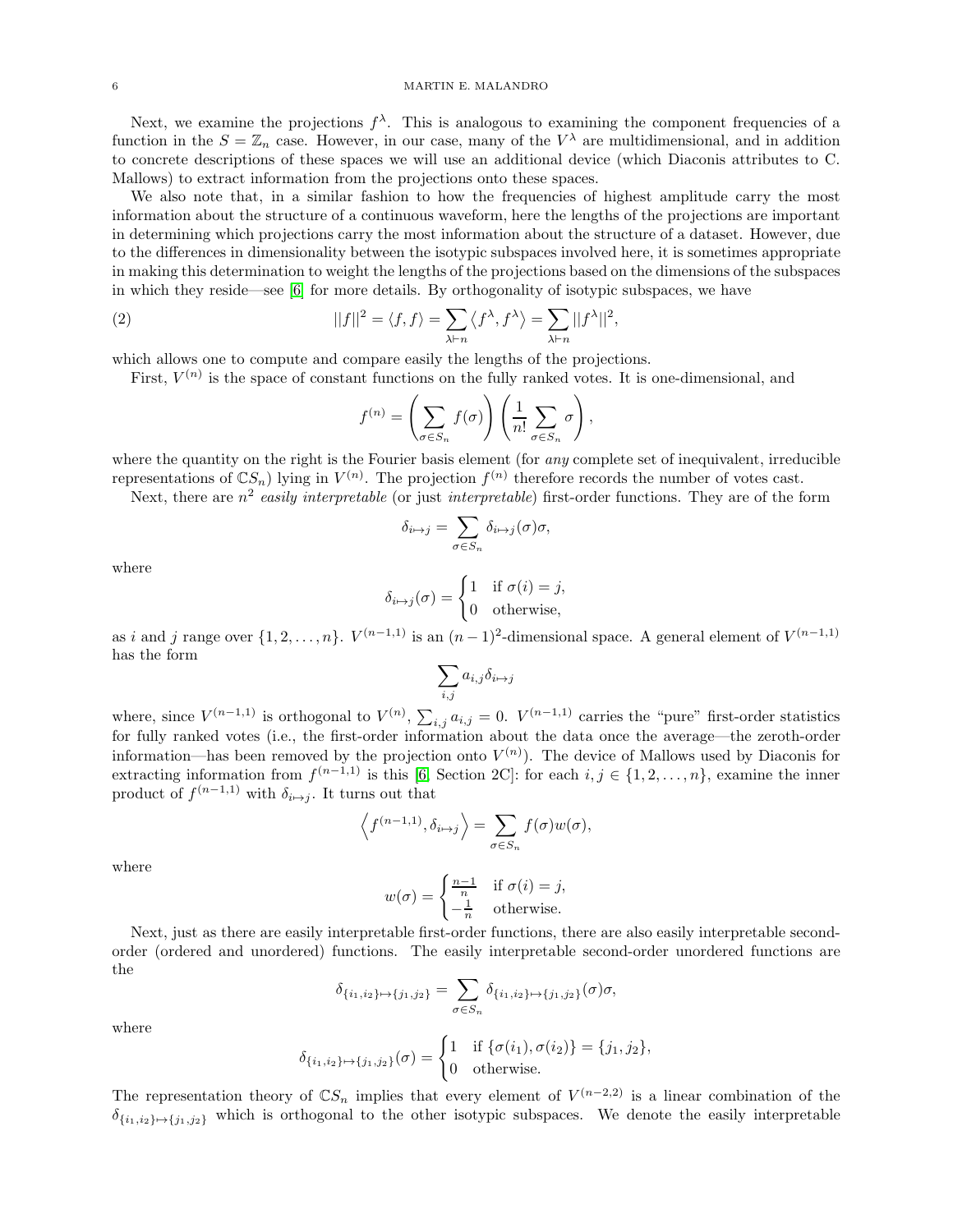second-order ordered functions (defined analogously) by  $\delta_{i_1\mapsto j_1,i_2\mapsto j_2}$ , and elements of  $V^{(n-2,1,1)}$  are linear combinations of such which are orthogonal to the other isotypic subspaces. There are also easily interpretable third-order functions and so on. As before, we compute the inner products of  $f^{(n-2,2)}$  with the  $\delta_{\{i_1,i_2\}\rightarrow\{j_1,j_2\}}$ and of  $f^{(n-1,1,1)}$  with the  $\delta_{i_1\mapsto j_1,i_2\mapsto j_2}$  to obtain second-order statistics of f.

In a similar fashion, we can continue as far as we'd like with the remaining isotypic subspaces to extract third-order and higher-order statistics about  $f$ .

**Definition 3.7.** The statistics created by projecting a data vector  $f \in \mathbb{C}S_n$  onto the isotypic subspaces of  $\mathbb{C}S_n$  and computing the inner products of these projections with the easily interpretable functions as described above constitute the symmetric group spectral analysis of f.

Next we define Diaconis's notion of symmetric group spectral analysis for partially ranked votes. Let  $k \leq n$  and suppose we are interested in analyzing the set of votes in an election with n candidates in which every voter ranks their top k candidates in order of preference. The collection of such votes defines a function f on the rank-k elements of  $R_n$  of range  $\{1, 2, \ldots, k\}$ , where  $f(\sigma)$  is the number of voters who prefer the partial ranking  $\sigma$ . For each element  $\sigma$  of  $R_n$  of range  $\{1, 2, \ldots, k\}$ , form the following element of  $\mathbb{C}S_n$ :

$$
\sigma' = \frac{f(\sigma)}{E(\sigma)} \sum_{t \in S_n : t \ge \sigma} t,
$$

where  $t \geq \sigma$  simply means that t extends  $\sigma$  as a partial function, and  $E(\sigma)$  is the number of elements  $t \in S_n$ that extend  $\sigma$ . Next, form the following element of  $\mathbb{C}S_n$ :

$$
F = \sum_{\sigma \in R_n : \text{ran}(\sigma) = \{1, 2, \dots, k\}} \sigma'.
$$

Finally, compute the symmetric group spectral analysis of F. If a dataset of partial rankings contains data consisting of multiple ranks, then the analysis begins by separating the data according to rank and then proceeds separately, rank-by-rank, generating a different set of statistics for the data of each rank. The main example in [\[6\]](#page-23-0) consists of data of ranks one through five.

### 4. Rook monoid spectral analysis

<span id="page-6-1"></span><span id="page-6-0"></span>4.1. Preliminaries. As explained in Example [3.6,](#page-4-0) symmetric group spectral analysis begins by partitioning a dataset of partial rankings by rank before analyzing it—the output of the rank-k spectral analysis for voting data depends only on the rank-k votes. For voting data, it might make sense to partition the dataset by rank before performing spectral analysis if one thinks that voters who vote with different ranks might vote differently. Indeed, this was the case in the main example in [\[6\]](#page-23-0).

For certain kinds of voting (or other partially ranked) data it might not make sense to partition the data by rank before analyzing it (in which case the full dataset can be averaged to create an element of  $\mathbb{C}S_n$ for analysis), or it might make sense to partition the data to an even finer degree before analyzing it—for instance, one might partition the data by rank, domain, and range before performing symmetric group spectral analysis on each part of the partition.

To explain what we mean by symmetric group spectral analysis on such a set of partially ranked data, fix  $k \leq n$  and two subsets D and R of  $\{1, 2, ..., n\}$  of size k, and let  $R_n^{D,R} = \{\sigma \in R_n : \text{dom}(\sigma) = D, \text{ran}(\sigma) = R\}.$ Suppose we wish to perform symmetric group spectral analysis on a function  $f: R_n^{D,R} \to \mathbb{C}$ . Let  $p_D, p_R \in R_n$ be the unique order preserving bijections from  $\{1, 2, \ldots, k\}$  to D and R, respectively. Identify  $S_k$  with the elements of  $R_n$  whose domain and range are both  $\{1, 2, \ldots, k\}$ , view f as an element of  $\mathbb{C}S_k$  by

$$
f = \sum_{\sigma \in R_k^{D,R}} f(\sigma)(p_R^{-1} \sigma p_D),
$$

and apply symmetric group spectral analysis (in  $\mathbb{C}S_k$ ) to f. As an example, for  $n = 5$ ,  $k = 3$ ,  $D = \{2, 4, 5\}$ , and  $R = \{1, 2, 5\}$  $R = \{1, 2, 5\}$  $R = \{1, 2, 5\}$ , for the choice of  $\sigma$  at the beginning of Section 2 we have

$$
p_R^{-1} \sigma p_D = \left( \begin{array}{cccc} 1 & 2 & 3 & 4 & 5 \\ 3 & 1 & 2 & - & - \end{array} \right).
$$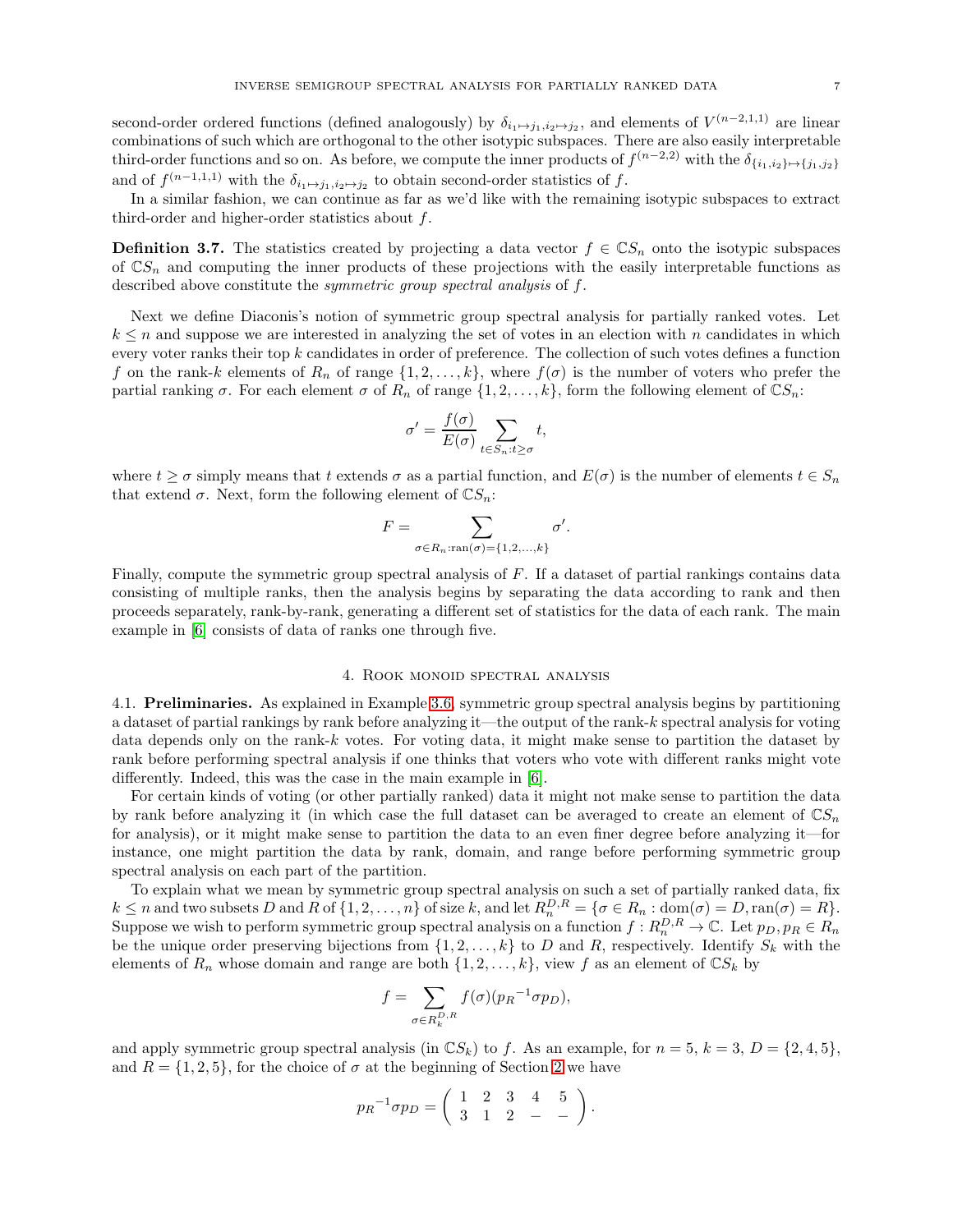Effectively, this is because  $\sigma$  sends the first element of its domain to the third element of its range, the second element of its domain to the first element of its range, and the third element of its domain to the second element of its range.

We now proceed by extending the ideas of symmetric group spectral analysis to the rook monoid. In fact, for a function  $f: R_n \to \mathbb{C}$ , we define two different approaches to the rook monoid spectral analysis of f. (There are two different natural bases of  $\mathbb{C}R_n$ , and the differences in our approaches arise from the choice of which basis to associate with the delta functions of the elements of  $R_n$ .) Under the *groupoid basis* association, defined in Section [4.2,](#page-7-0) we show in Theorem [4.4](#page-9-0) that the rook monoid spectral analysis of f amounts to the idea for analysis above—that is, it amounts to a partitioning of f by rank, domain, and range, before performing symmetric group spectral analysis (using appropriately-sized symmetric groups) on each part of the partition. Under the semigroup basis association, we show in Theorem [4.6](#page-15-0) that rook monoid spectral analysis offers a hierarchical approach to the analysis of  $f$ —in particular, it is the same as the rook monoid spectral analysis, under the groupoid basis association, of the function  $g: R_n \to \mathbb{C}$  given by

$$
g(\sigma) = \sum_{t \in R_n : t \ge \sigma} f(t),
$$

where  $t > \sigma$  means that t extends  $\sigma$  as a partial function.

To explain precisely how the algebra of  $\mathbb{C}R_n$  leads to these methods of analysis we will need the following three things. First, we need an inner product under which the isotypic subspaces of  $\mathbb{C}R_n$  are mutually orthogonal. Second, we need easily interpretable functions for partially ranked data. Finally, we need concrete descriptions of the isotypic subspaces of  $\mathbb{C}R_n$  in terms of the natural statistical information each carries. We handle these three considerations in Section [4.3](#page-8-0) with the help of the other natural basis of  $\mathbb{C}R_n$ —the *groupoid basis*—which we now review.

<span id="page-7-0"></span>4.2. The groupoid basis of the rook monoid algebra. The natural partial order on  $R_n$  is defined in the following way: for  $s, t \in R_n$ , say  $t \leq s$  if and only if s extends t as a partial function. The groupoid basis of  $\mathbb{C}R_n$  is the collection  $\{\lfloor s\rfloor\}_{s\in R_n}$ , where

$$
\lfloor s\rfloor=\sum_{t\in R_n:t\leq s}(-1)^{\operatorname{rk}(s)-\operatorname{rk}(t)}t.
$$

It is well known [\[24,](#page-24-10) [25\]](#page-24-0) that  $(-1)^{\text{rk}(s)-\text{rk}(t)} = \mu(t, s)$ , where  $\mu$  is the Möbius function of  $\leq$ , so we can recover the semigroup basis of  $\mathbb{C}R_n$  by inverting the Möbius function:

$$
s = \sum_{t \in R_n : t \le s} \lfloor t \rfloor.
$$

The groupoid basis is a basis for  $\mathbb{C}R_n$ , with multiplication given by the following formula [\[25\]](#page-24-0):

$$
\lfloor s \rfloor \lfloor t \rfloor = \begin{cases} \lfloor st \rfloor & \text{if } \text{dom}(s) = \text{ran}(t), \\ 0 & \text{otherwise.} \end{cases}
$$

That is, the product  $|s||t|$  is nonzero in  $\mathbb{C}R_n$  precisely when the domain of s lines up exactly with the range  $\int f(t)$ 

There is a corresponding notion of a groupoid basis  $\{|s|\}_{s\in S}$  of CS for any finite inverse semigroup S [\[25\]](#page-24-0), which we review in Appendix [B.](#page-17-0)

**Definition 4.1.** Let S be a finite inverse semigroup and let  $f : S \to \mathbb{C}$ . Under the *groupoid basis association*, f corresponds to the element  $\sum_{s \in S} f(s) \lfloor s \rfloor \in \mathbb{C}S$ .

It turns out that the groupoid basis of CS has a number of important implications for the representation theory of CS—for us, it will be instrumental in describing the isotypic subspaces of CS and it will also yield an inner product under which the isotypic subspaces of  $\mathbb{C}S$  are mutually orthogonal. We describe these implications for  $\mathbb{C}R_n$  in Section [4.3](#page-8-0) and for  $\mathbb{C}S$  in general in Appendix [C.](#page-19-0)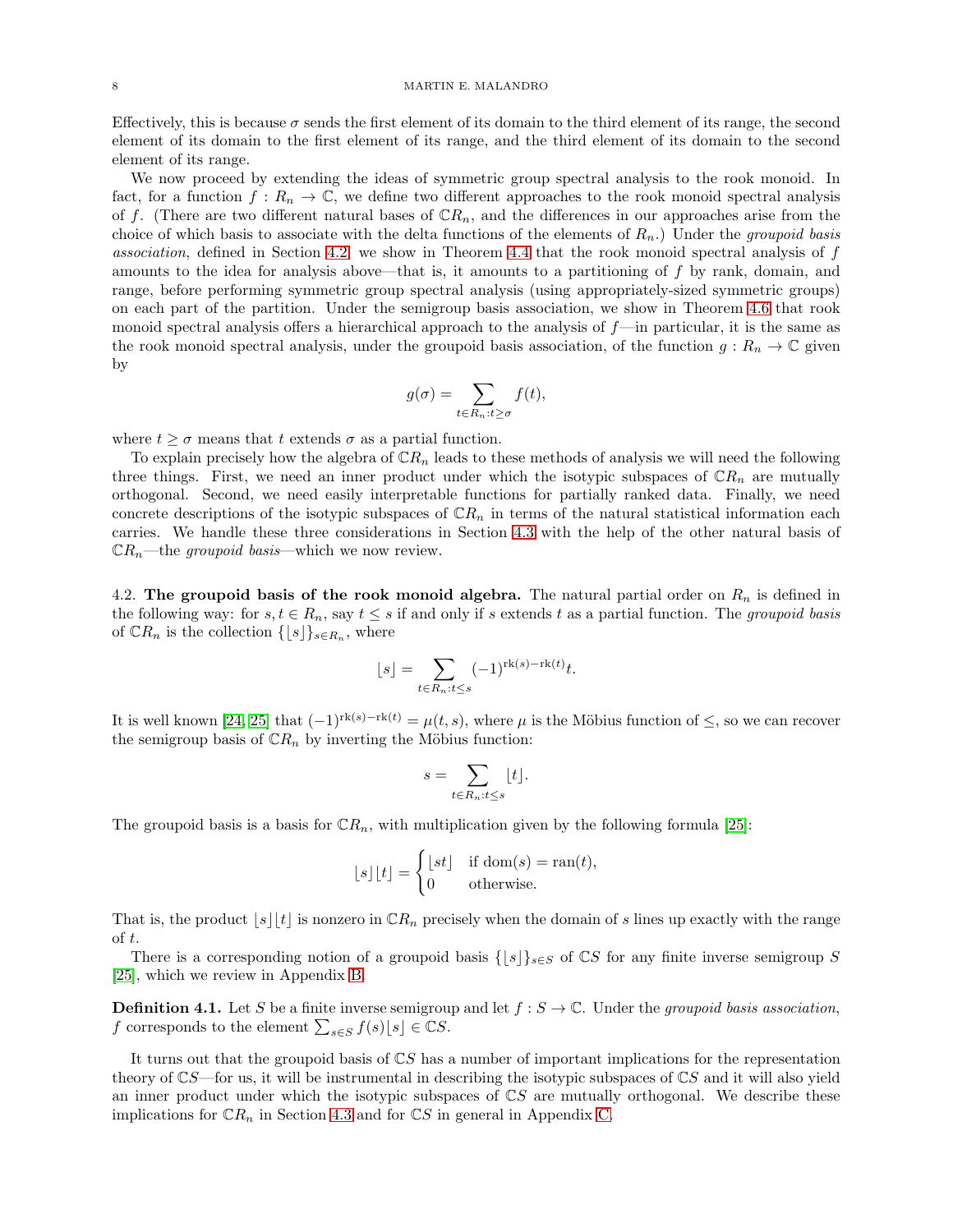<span id="page-8-0"></span>4.3. Isotypic subspaces, interpretable functions, and an orthogonal inner product. In this section we give an inner product under which the isotypic subspaces of  $\mathbb{C}R_n$  are mutually orthogonal, we describe easily interpretable functions for partially ranked data, and we give concrete descriptions of the isotypic subspaces of  $\mathbb{C}R_n$  in terms of the natural statistical information they carry.

We begin by noting that under the *natural inner product* on  $\mathbb{C}R_n$  (obtained by declaring the semigroup basis of  $\mathbb{C}R_n$  orthonormal), the isotypic subspaces of  $\mathbb{C}R_n$  are not mutually orthogonal in general. For a simple example, consider  $\mathbb{C}R_1 = \mathbb{C}$ -span(Id, N) (where N denotes the null map). The irreducible representations of  $\mathbb{C}R_1$  are both 1-dimensional. They are given by the linear extension of  $\rho^0(x) = 1$  for all  $x \in R_1$ , and by the linear extension of

$$
\rho^1(\text{Id}) = 1, \quad \rho^1(N) = 0.
$$

 $\mathbb{C}R_1$  therefore splits into isotypics as  $\mathbb{C}R_1 = V^1 \oplus V^0$ , where  $V^0 = \mathbb{C}$ -span $(N)$  and  $V^1 = \mathbb{C}$ -span $(\text{Id} - N)$ . Under the natural inner product on  $\mathbb{C}R_n$ , we see that  $\langle N,\mathrm{Id} - N \rangle = -1$ , so  $V^0$  and  $V^1$  are not mutually orthogonal. This failure is caused by an "entanglement" between ranks that increases as  $n$  increases. Although an inner product under which the isotypic subspaces are mutually orthogonal is not strictly necessary for spectral analysis, it would give us nice mathematical properties (for instance, if  $f, g \in \mathbb{C}S$  and  $\bar{f}, \bar{g}$  denote the projections of f and g onto some isotypic subspace of  $\mathbb{C}S$ , then under such an inner product we would have  $\langle f, \bar{g}\rangle = \langle \bar{f}, g\rangle = \langle \bar{f}, \bar{g}\rangle$ , and it would aid in a sum-of-squares analysis as in [\(2\)](#page-5-0). The groupoid basis effectively undoes the entanglement between ranks that causes this failure—declaring the groupoid basis orthonormal yields an inner product under which the isotypic subspaces of  $\mathbb{C}R_n$  are mutually orthogonal.

<span id="page-8-1"></span>**Theorem 4.2.** Let  $\langle \cdot, \cdot \rangle$  be the sesquilinear form on  $\mathbb{C}R_n$  induced by, for  $s, t \in R_n$ ,

$$
\langle \lfloor s \rfloor, \lfloor t \rfloor \rangle = \begin{cases} 1 & \text{if } s = t, \\ 0 & \text{otherwise.} \end{cases}
$$

Then, with respect to this inner product, the isotypic subspaces of  $\mathbb{C}R_n$  are mutually orthogonal.

Theorem [4.2](#page-8-1) was proved in [\[11\]](#page-24-2). We extend it to finite inverse semigroups in general in Theorem [C.3.](#page-22-0)

Next we describe rank-k easily interpretable functions (or just interpretable functions) for partially ranked data. Let  $k \leq n$ . The zeroth-order interpretable functions are the functions  $\delta^{D,R}: R_n \to \mathbb{C}$ , defined by

$$
\delta^{D,R}(\sigma) = \begin{cases} 1 & \text{if } \text{dom}(\sigma) = D \text{ and } \text{ran}(\sigma) = R, \\ 0 & \text{otherwise,} \end{cases}
$$

as D and R range across the size-k subsets of  $\{1, 2, ..., n\}$ . If  $k \geq 1$  we also have the first-order interpretable functions  $\delta_{i\mapsto j}^{D,R}$ , defined by

$$
\delta_{i \mapsto j}^{D,R}(\sigma) = \begin{cases} 1 & \text{if } \text{dom}(\sigma) = D, \text{ ran}(\sigma) = R, \text{ and } \sigma(i) = j, \\ 0 & \text{otherwise,} \end{cases}
$$

as D and R range over the size-k subsets of  $\{1, 2, \ldots, n\}$ , i ranges over D, and j ranges over R. If  $k \geq 2$ we also have second-order unordered and second-order ordered interpretable functions. The second-order unordered interpretable functions are the  $\delta_{f_{i,j}}^{D,R}$  $\{i_1,i_2\} \mapsto \{j_1,j_2\}$ , defined by

$$
\delta_{\{i_1, i_2\} \mapsto \{j_1, j_2\}}^{D,R}(\sigma) = \begin{cases} 1 & \text{if } \text{dom}(\sigma) = D, \text{ ran}(\sigma) = R, \text{ and } \{\sigma(i_1), \sigma(i_2)\} = \{j_1, j_2\}, \\ 0 & \text{otherwise}, \end{cases}
$$

as D and R range over the size-k subsets of  $\{1, 2, \ldots, n\}$ ,  $\{i_1, i_2\}$  ranges over the size-2 subsets of D, and  ${j_1, j_2}$  ranges over the size-2 subsets of R. The second-order ordered interpretable functions are defined similarly. If  $k \geq 3$  we also have third-order interpretable functions which are defined in an analogous fashion, and so on.

Next we describe the isotypic subspaces of  $\mathbb{C}R_n$ . The isotypic subspaces of  $\mathbb{C}R_n$  are in bijection with the partitions of the integers  $\{0, 1, \ldots, n\}$  (which can be seen from Theorem [B.5\)](#page-18-0), so write

$$
\mathbb{C}R_n = \bigoplus_{k=0}^n \bigoplus_{\lambda \vdash k} V^{\lambda},
$$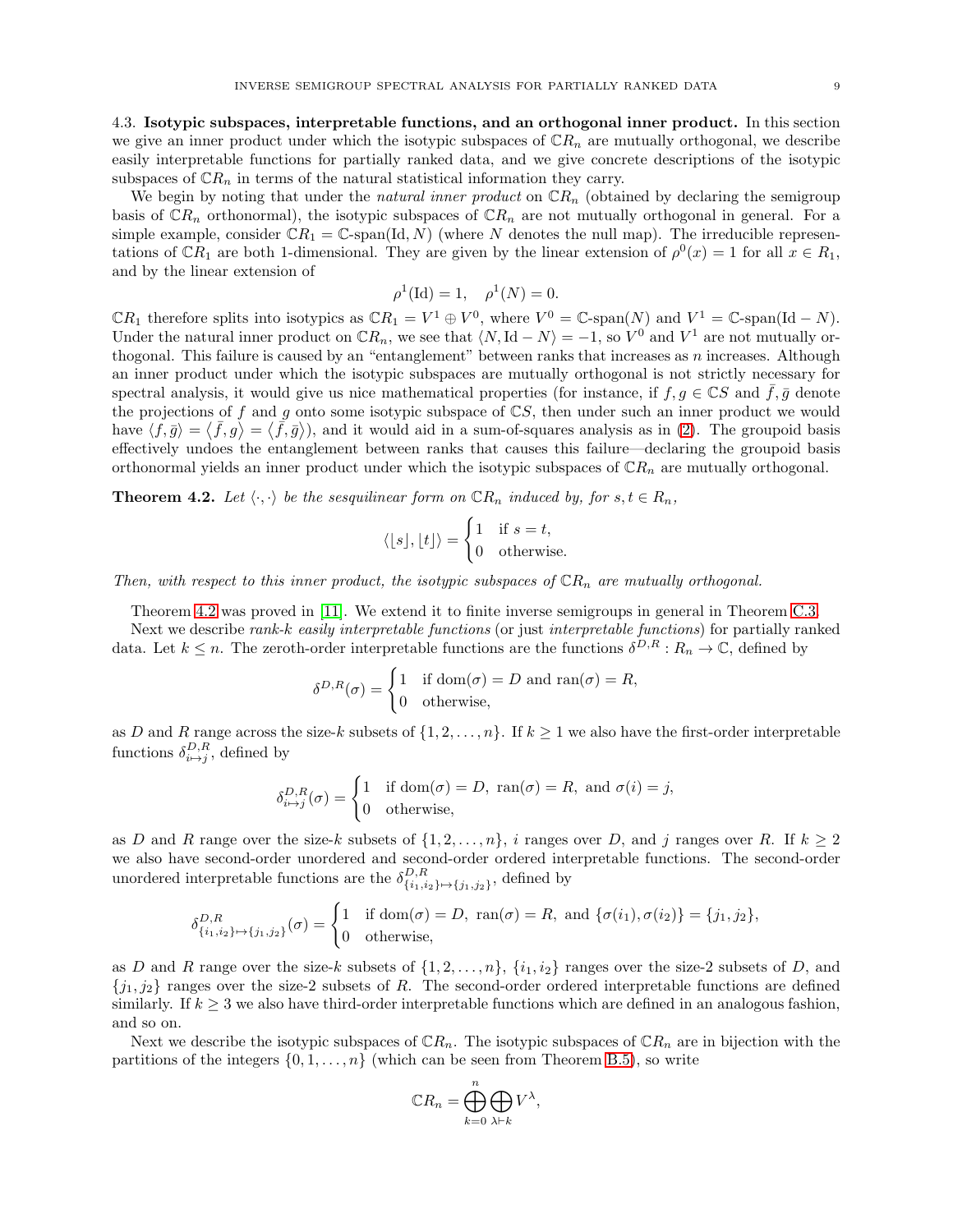where  $V^{\lambda}$  is the isotypic subspace of  $\mathbb{C}R_n$  corresponding to the irreducible representation for the partition  $\lambda$ . The irreducible representation corresponding to the partition  $\lambda$  can be described by combining descriptions of the irreducible representations of the symmetric group with Theorem [B.5,](#page-18-0) and the following descriptions of the  $V^{\lambda}$  arise by combining Diaconis's descriptions of the isotypic subspaces of  $\mathbb{C}S_n$  in Example [3.6](#page-4-0) and [\[6\]](#page-23-0) with a technical result in Appendix [C](#page-19-0) (Theorem [C.1\)](#page-20-0). Let  $k \leq n$ .

 $V^{(k)}$  is spanned by the elements

(3) 
$$
\sum_{\sigma \in R_n} \delta^{D,R}(\sigma) \lfloor \sigma \rfloor,
$$

as D and R range over the size-k subsets of  $\{1, 2, ..., n\}$ .  $V^{(k)}$  therefore carries zeroth-order information for rank-k data. Notice that, for any fixed choice of D, R, the element in [\(3\)](#page-9-2) is the function  $\delta^{D,R}$  viewed as an element of  $\mathbb{C}R_n$  under the groupoid basis association.

For purposes of the following descriptions, let us continue to view the interpretable functions as elements of  $\mathbb{C}R_n$  under the groupoid basis association. For example, we have

<span id="page-9-2"></span>
$$
\delta^{D,R}_{i\mapsto j}=\sum_{\sigma\in R_n}\delta^{D,R}_{i\mapsto j}(\sigma)\lfloor\sigma\rfloor.
$$

Every element of  $V^{(k-1,1)}$  is of the form

$$
\sum_{\substack{D,R \subseteq \{1,2,\ldots,n\}: \\ |D| = |R| = k}} \sum_{i,j} a_{i,j}^{D,R} \delta_{i \mapsto j}^{D,R},
$$

where for every choice of D and R we have  $\sum_{i,j} a_{i,j}^{D,R} = 0$ .  $V^{(k-1,1)}$  therefore carries pure first-order information for rank- $k$  data.

Similarly, every element of  $V^{(k-2,2)}$  is a linear combination of the  $\delta^{D,R}_{\{i_1,i_2\}\rightarrow\{j_1,j_2\}}$  which is orthogonal to the other isotypic subspaces, and so on.  $V^{(k-2,2)}$  therefore carries pure second-order unordered information for rank-k data,  $V^{(k-2,1,1)}$  carries pure second-order ordered information for rank-k data, and so on.

<span id="page-9-1"></span>4.4. Rook monoid spectral analysis under the groupoid basis association. Let  $f: R_n \to \mathbb{C}$ . We now define rook monoid spectral analysis of f under the groupoid basis association, i.e., where we view  $f \in \mathbb{C} R_n$  by

$$
f = \sum_{\sigma \in R_n} f(\sigma) \lfloor \sigma \rfloor.
$$

We use the inner product on  $\mathbb{C}R_n$  induced by declaring the groupoid basis mutually orthogonal. As in Section [4.3,](#page-8-0) let us view easily interpretable functions as elements of  $\mathbb{C}R_n$  under the groupoid basis association.

**Definition 4.3.** Let  $f: R_n \to \mathbb{C}$ . The statistics created by projecting  $\sum_{\sigma \in R_n} f(\sigma) [\sigma]$  onto the isotypic subspaces of  $\mathbb{C}R_n$  and computing the inner products of these projections with the appropriately-paired easily interpretable functions constitute the rook monoid spectral analysis of f under the groupoid basis association.

By appropriately-paired, we mean that the easily interpretable functions  $\delta^{D,R}$  with  $|D| = |R| = k$  are paired with the projection  $f^{(k)}$ , the interpretable functions  $\delta_{i\mapsto j}^{D,R}$  with  $|D| = |R| = k$  are paired with the projection  $f^{(k-1,1)}$ , the interpretable functions  $\delta^{D,R}_{\{i_1,i_2\}\rightarrow\{j_1,j_2\}}$  with  $|D| = |R| = k$  are paired with the projection  $f^{(k-2,2)}$ , and so on.

We now describe the statistics that result from this approach in terms of symmetric group spectral analysis. For every pair of size-k subsets D and R of  $\{1, 2, ..., n\}$ , denote by  $f^{D,R}$  the restriction of f to  ${\sigma \in R_n : \text{dom}(\sigma) = D, \text{ran}(\sigma) = R}.$  We may apply symmetric group spectral analysis (using  $\mathbb{C}S_k$ ) to  $f^{D,R}$ in the manner described in Section [4.1.](#page-6-1)

<span id="page-9-0"></span>Theorem 4.4. The statistics generated by the rook monoid spectral analysis of f, under the groupoid association, are the same as the statistics generated by applying symmetric group spectral analysis using appropriately-sized symmetric groups, in the manner described in Section [4.1,](#page-6-1) separately to each function in the collection

$$
\bigcup_{k=0}^n \{f^{D,R}: D, R \subseteq \{1,2,\ldots,n\}, |D| = |R| = k\}.
$$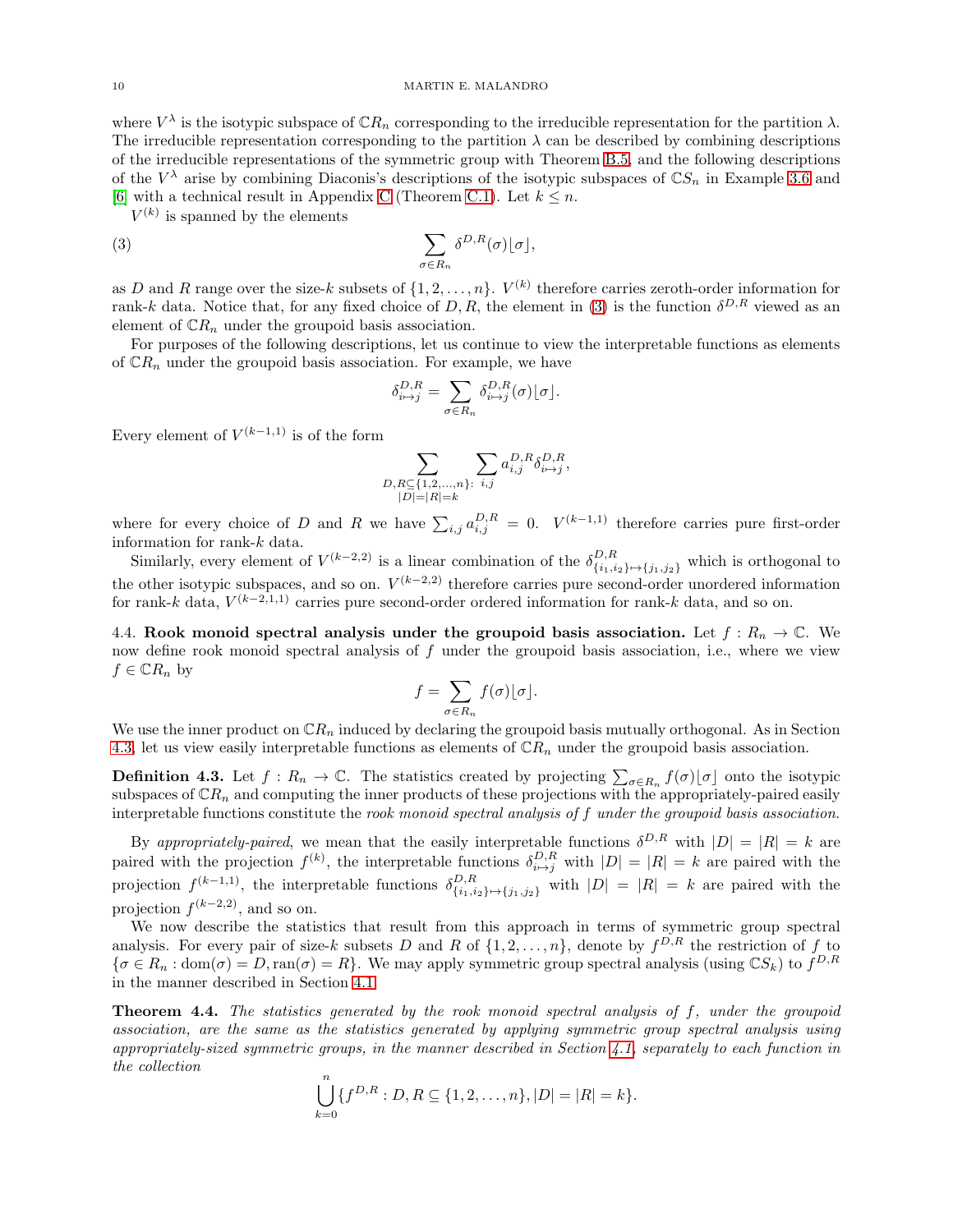By appropriately-sized symmetric groups, we simply mean that  $\mathbb{C}S_k$  is used for  $f^{D,R}$  when  $k = |D| = |R|$ .

Proof of Theorem [4.4.](#page-9-0) Let  $k \le n$  and let  $D, R \subseteq \{1, 2, \ldots, n\}$  with  $|D| = |R| = k$ . Let  $f = \sum_{\sigma \in R_n} f(\sigma) \lfloor \sigma \rfloor$ . Let  $F^{D,R}: R_n \to \mathbb{C}$  by

$$
F^{D,R}(\sigma) = \begin{cases} f(\sigma) & \text{if } \text{dom}(\sigma) = D \text{ and } \text{ran}(\sigma) = R, \\ 0 & \text{otherwise.} \end{cases}
$$

For clarity, the only difference between  $F^{D,R}$  and  $f^{D,R}$  are their domains. View  $F^{D,R}$  as an element of  $\mathbb{C}R_n$ under the groupoid basis association. Theorem [C.2](#page-21-0) says that every non-zero isotypic projection of  $F^{D,R}$ in  $\mathbb{C}R_n$  can be written in terms of groupoid basis elements  $|\sigma|$  for which dom $(\sigma) = D$  and ran $(\sigma) = R$ , and that the non-zero isotypic projections of  $F^{D,R}$  in  $\mathbb{C}R_n$  are (after perhaps a relabeling of the domain and range) the same as the non-zero isotypic projections of  $f^{D,R}$  in  $\mathbb{C}S_k$ . The easily interpretable functions of domain D and range R in  $\mathbb{C}R_n$  were defined in such a way that their inner products with the isotypic projections of  $F^{D,R}$  in  $\mathbb{C}R_n$  are the same as the inner products of the isotypic projections of  $f^{D,R}$  in  $\mathbb{C}S_k$ with the easily interpretable functions in  $\mathbb{C}S_k$ . Furthermore, it is immediate that the inner products of the isotypic projections of  $F^{D,R}$  in  $\mathbb{C}R_n$  with the other interpretable functions in  $\mathbb{C}R_n$  are zero.

Next, if  $g = \sum_{\sigma \in R_n} g(\sigma) \lfloor \sigma \rfloor \in \mathbb{C}R_n$  and  $g(\sigma) = 0$  whenever  $\text{dom}(\sigma) = D$  and  $\text{ran}(\sigma) = R$ , Theorem [C.2](#page-21-0) says that the isotypic projections of g in  $\mathbb{C}R_n$ , when written in terms of the groupoid basis, have nonzero coefficients only for groupoid basis elements  $|\sigma|$  for which  $\text{dom}(\sigma) \neq D$  or  $\text{dom}(\sigma) \neq R$ . Therefore, for any such element  $g \in \mathbb{C}R_n$ , the statistics generated by the inner products of the isotypic projections of  $F^{D,R}$  with the easily interpretable functions of domain  $D$  and range  $R$  in  $\mathbb{C}R_n$  are the same as the statistics generated by the inner products of the isotypic projections of  $F^{D,R} + g$  with the easily interpretable functions of domain D and range R in  $\mathbb{C}R_n$ . In particular, for some such element  $g \in \mathbb{C}R_n$  we have  $f = F^{D,R} + g$ , so the statistics that arise from the inner products of the isotypic projections of  $f \in \mathbb{C}R_n$  with the interpretable functions of domain D and range R in  $\mathbb{C}R_n$  are the same as the statistics that arise from the symmetric group spectral analysis (using  $\mathbb{C}S_k$ ) of  $f^{D,R}$ .  $D,R$ .

In an analogous fashion, Theorems [C.1](#page-20-0) and [C.2](#page-21-0) show that if S is any finite inverse semigroup,  $f : S \to \mathbb{C}$ , and we view  $f \in \mathbb{C}S$  using the groupoid basis association, then spectral analysis of f boils down to the spectral analysis of the components of f using the group algebras of the maximal subgroups of  $S$ .

Theorem [4.4](#page-9-0) shows that rook monoid spectral analysis under the groupoid basis association is different from symmetric group spectral analysis, in that it gives a more granular picture of the partially ranked data in a dataset. Next we give a direct comparison between the two approaches in the context of an example.

<span id="page-10-0"></span>4.5. An example. We now apply rook monoid spectral analysis under the groupoid basis association to a particular collection of partially ranked voting data. Our dataset for this example is the well-studied collection of votes from the 1980 American Psychological Association (APA) election, in which voters were asked to rank five candidates in order of preference. 15449 people voted, of which 5738 fully ranked all five candidates. The rank-3 votes are tallied in Table [1](#page-11-0) [\[6,](#page-23-0) Table 6] and the votes of other ranks can be found in [\[6,](#page-23-0) Tables 1 and 6]. Each vote is a partial ranking.

This dataset defines a C-valued (actually, a Z-valued) function f on  $R_5$ , where  $f(\sigma)$  is the number of voters casting a ballot of type  $\sigma$ . The  $\sigma$  here are written in standard list-form, with the top row removed. For example, looking at [\[6,](#page-23-0) Table 1] we have

$$
f\left(\begin{array}{rrr} 1 & 2 & 3 & 4 & 5 \\ 2 & 3 & 1 & 4 & 5 \end{array}\right) = 172,
$$

and from Table [1](#page-11-0) [\[6,](#page-23-0) Table 6] we see that

$$
f\left(\begin{array}{cccc} 1 & 2 & 3 & 4 & 5 \\ 3 & - & - & 2 & 1 \end{array}\right) = 75.
$$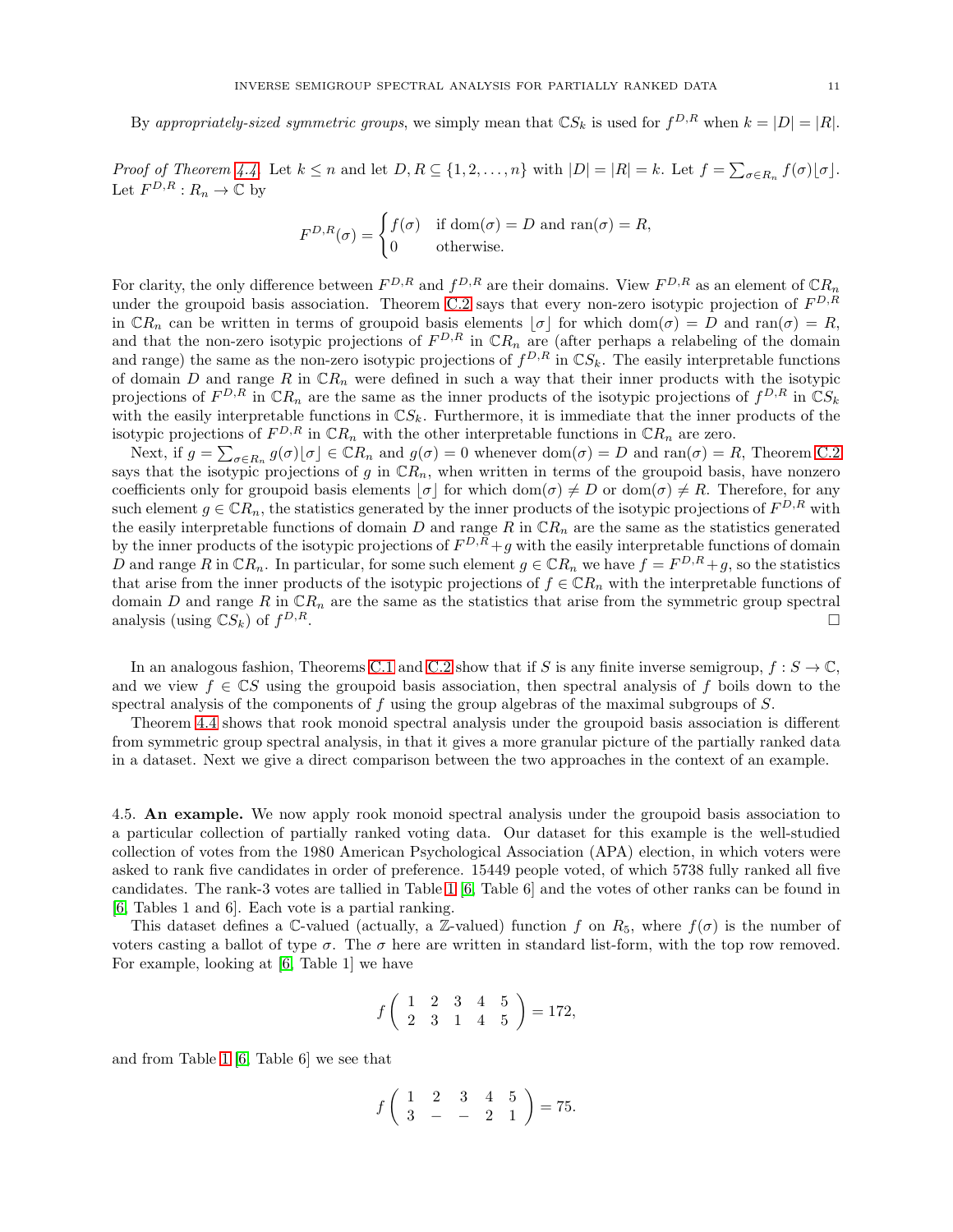| Vote              | Tally | Vote               | Tally | Vote              | Tally | Vote              | Tally |
|-------------------|-------|--------------------|-------|-------------------|-------|-------------------|-------|
| $[1, 2, 3, -, -]$ | 27    | $ 3, 1, -, -, 2 $  | 38    | $[1, -, -, 2, 3]$ | 44    | $[-,3,1,-,2]$     | 16    |
| $[1,3,2,-,-]$     | 79    | $ 2,3,-,-,1 $      | 35    | $ 1, -, -, 3, 2 $ | 35    | $[-, 2, 3, -, 1]$ | 14    |
| $ 2, 1, 3, -,- $  | 31    | $ 3, 2, -, -, 1 $  | 41    | $ 2,-,-,1,3 $     | 46    | $[-, 3, 2, -, 1]$ | 15    |
| $ 3, 1, 2, -,- $  | 32    | $ 1, -2, 3, - $    | 30    | $ 2,-,-,3,1 $     | 62    | $[-,1,-,2,3]$     | 55    |
| $[2,3,1,-,-]$     | 83    | $[1, -3, 2, -]$    | 21    | $[3, -, -, 1, 2]$ | 90    | $[-,1,-,3,2]$     | 45    |
| $[3, 2, 1, -, -]$ | 57    | $[2, -1, 3, -]$    | 39    | $ 3, -, -, 2, 1 $ | 75    | $[-, 2, -, 1, 3]$ | 54    |
| $[1, 2, -, 3, -]$ | 19    | $ 3, -1, 2, - $    | 15    | $[-,1,2,3,-]$     | 9     | $[-,3,-,1,2]$     | 62    |
| $ 1,3,-,2,- $     | 22    | $ 2, -3, 1, - $    | 15    | $[-,1,3,2,-]$     | 17    | $[-, 2, -, 3, 1]$ | 50    |
| $[2, 1, -, 3, -]$ | 31    | $[3, -1, 2, 1, -]$ | 13    | $[-, 3, 1, 2, -]$ | 26    | $[-,3,-,2,1]$     | 59    |
| $[3, 1, -, 2, -]$ | 45    | $[1, -3, -2]$      | 41    | $[-, 2, 1, 3, -]$ | 17    | $[-, -, 1, 2, 3]$ | 15    |
| $ 2,3,-,1,- $     | 28    | $ 1, -2, -3 $      | 49    | $[-, 2, 3, 1, -]$ | 21    | $[-, -, 1, 3, 2]$ | 19    |
| $ 3, 2, -, 1, - $ | 51    | $[2, -1, -3]$      | 74    | $[-, 3, 2, 1, -]$ | 18    | $[-, -, 2, 1, 3]$ | 16    |
| $[1, 2, -, -, 3]$ | 26    | $ 3, -1, 1, -2 $   | 47    | $[-,1,2,-,3]$     | 8     | $[-, -, 3, 1, 2]$ | 46    |
| $[1, 3, -, -, 2]$ | 31    | $[2, -3, -1]$      | 37    | $[-,1,3,-,2]$     | 15    | $[-, -, 2, 3, 1]$ | 17    |
| $ 2, 1, -, -, 3 $ | 17    | $ 3, -1, 2, -1 $   | 32    | $[-, 2, 1, -, 3]$ | 16    | $[-, -, 3, 2, 1]$ | 20    |

<span id="page-11-0"></span>Table 1. Rank-3 ballots

We have the isotypic decomposition

$$
\mathbb{C}R_5 = \left(V^{(5)} \oplus V^{(4,1)} \oplus V^{(3,2)} \oplus V^{(3,1,1)} \oplus V^{(2,2,1)} \oplus V^{(2,1,1,1)} \oplus V^{(1,1,1,1,1)}\right) \n\oplus \left(V^{(4)} \oplus V^{(3,1)} \oplus V^{(2,2)} \oplus V^{(2,1,1)} \oplus V^{(1,1,1,1)}\right) \n\oplus \left(V^{(3)} \oplus V^{(2,1)} \oplus V^{(1,1,1)}\right) \oplus \left(V^{(2)} \oplus V^{(1,1)}\right) \oplus \left(V^{(1)}\right) \oplus \left(V^{(0)}\right),
$$

where  $V^{\lambda}$  is the isotypic subspace of  $\mathbb{C}R_5$  corresponding to the irreducible representation for  $\lambda$ . View f as an element of  $\mathbb{C}R_5$  under the groupoid basis association.

We begin our analysis by projecting  $f$  onto the isotypic subspaces, that is, by writing

$$
f = \sum_{k=0}^{5} \sum_{\lambda \vdash k} f^{\lambda}
$$

for unique elements  $f^{\lambda} \in V^{\lambda}$ . We use the inner product induced by declaring the groupoid basis elements of  $\mathbb{C}R_n$  mutually orthonormal, so that the  $V^{\lambda}$  are mutually orthogonal.

Under the groupoid basis association, the rank-k data projects onto the  $V^{\lambda}$  where  $\lambda \vdash k$ , and we may therefore carry out our analysis rank by rank. According to Theorem [4.4,](#page-9-0) our rank-5 analysis is exactly the same as that provided by symmetric group spectral analysis applied to the rank-5 votes. The results from that analysis may be found in [\[6\]](#page-23-0). It is in the partially ranked data that rook monoid spectral analysis differs.

The projections  $f^{\lambda}$  for  $\lambda \vdash 4$  are all zero, as  $f(\sigma) = 0$  for all  $\sigma \in R_5$  such that  $rk(\sigma) = 4$ . After all, ranking  $n - 1$  out of n candidates naturally ranks the nth as well.

Next we consider the projections  $f^{\lambda}$  for  $\lambda \vdash 3$ . Recall from Section [4.3](#page-8-0) that  $V^{(3)}$  is the sum of the spaces of constant functions for each of the rank-3 choices of domain and range. That is,  $V^{(3)}$  is spanned by the elements

$$
\delta^{D,R} = \sum_{\sigma \in R_5} \delta^{D,R}(\sigma) \lfloor \sigma \rfloor,
$$

as D and R range across all size-3 subsets of  $\{1, 2, 3, 4, 5\}$ . We take the projection  $f^{(3)}$  and compute the inner products of it with these  $\delta^{D,R}$  to obtain Table [2.](#page-12-0) Notice that the D, R entry is simply the number of rank-3 voters ranking the candidates in  $D$  in the positions in  $R$ .

More interesting is  $f^{(2,1)}$ , which in this case contains both the pure first-order and second-order unordered information. To explain, we have the easily interpretable first-order rank-3 functions

$$
\delta^{D,R}_{i\mapsto j}=\sum_{\sigma\in R_5}\delta^{D,R}_{i\mapsto j}(\sigma)\lfloor\sigma\rfloor,
$$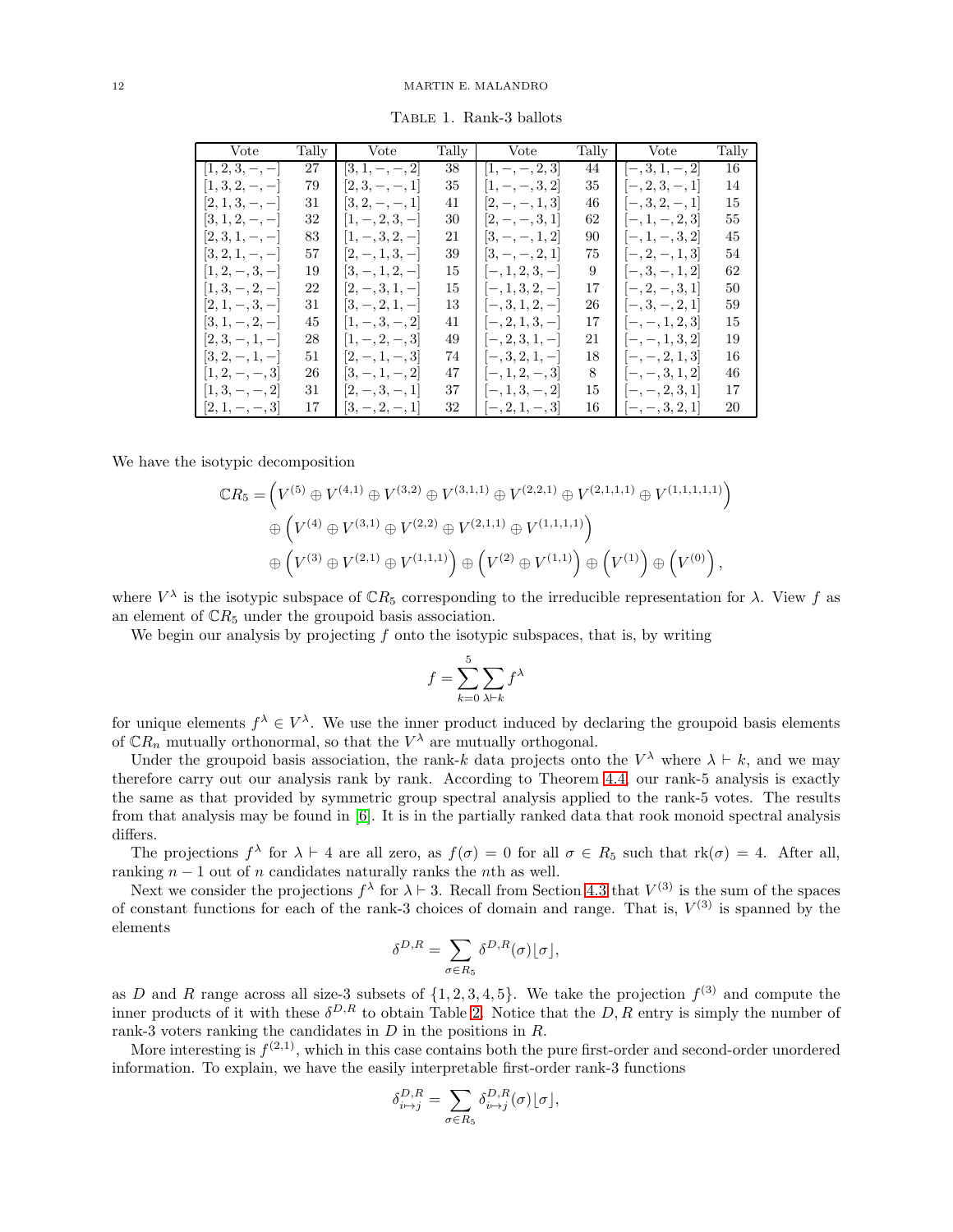<span id="page-12-0"></span>

|        | Range |       |              |  |          |  |  |  |  |
|--------|-------|-------|--------------|--|----------|--|--|--|--|
| Domain | 1,2,3 | 1,2,4 | 1, 2, 5      |  | 3,4,5    |  |  |  |  |
| 1,2,3  | 309   |       |              |  | $\theta$ |  |  |  |  |
| 1,2,4  | 196   | 0     |              |  | 0        |  |  |  |  |
| 1,2,5  | 188   | 0     |              |  | 0        |  |  |  |  |
| 1,3,4  | 133   | 0     | $\theta$     |  | 0        |  |  |  |  |
| 1,3,5  | 280   | 0     | $\theta$     |  | 0        |  |  |  |  |
| 1,4,5  | 352   | 0     | $\mathbf{0}$ |  | 0        |  |  |  |  |
| 2,3,4  | 108   | 0     | 0            |  | 0        |  |  |  |  |
| 2,3,5  | 84    | 0     | 0            |  | 0        |  |  |  |  |
| 2,4,5  | 325   | 0     | O            |  | 0        |  |  |  |  |
| 3,4,5  | 133   |       |              |  |          |  |  |  |  |

Table 2. Zeroth-order groupoid analysis, rank-3 data

where D, R are size-3 subsets of  $\{1, 2, 3, 4, 5\}$ ,  $i \in D$ , and  $j \in R$ . Every element of  $V^{(2,1)}$  is of the form

$$
\sum_{D,R}\sum_{i,j}a_{i,j}^{D,R}\delta_{i\mapsto j}^{D,R}
$$

,

where, for every choice of D, R,  $\sum_{i,j} a_{i,j}^{D,R} = 0$ . When ranking three candidates, choosing a domain, a range, and the ranking of one of the candidates automatically defines the unordered set of rankings for the other two candidates. Thus, for the analogous second-order unordered rank-3 functions, we have (for  $\{i_1, i_2\} \subset D, \{j_i, j_2\} \subset R$ ),

$$
\delta^{D,R}_{\{i_1,i_2\}\mapsto\{j_1,j_2\}} = \delta^{D,R}_{D\setminus\{i_1,i_2\}\mapsto R\setminus\{j_1,j_2\}}.
$$

 $V^{(2,1)}$  therefore carries pure second-order unordered statistics as well.

Inner products of  $f^{(2,1)}$  with the  $\delta_{i\mapsto j}^{D,R}$  are given in Table [3.](#page-13-0) Entries in these tables have been rounded to two decimal places. By the comment above, the inner products of  $f^{(2,1)}$  with the  $\delta_{l,i,j}^{D,R}$  $_{i_{1},i_{2}\}\mapsto i_{j_{1},j_{2}}$  are just permutations of the entries in Table [3.](#page-13-0) For example, the inner products of  $f^{(2,1)}$  with  $\delta^{(1,4,5)}_{\{i_1,i_2\}\}\$  $\{i_1,i_2\} \mapsto \{j_1,j_2\}$  are given in Table [4.](#page-13-1)

If we denote the rank-3 portion of  $f$  by  $f_3$ ,

$$
f_3 = \sum_{\sigma \in R_n: \text{rk}(\sigma) = 3} f(\sigma) \lfloor \sigma \rfloor,
$$

then we have  $||f^{(3)} + f^{(2,1)}|| > .996||f_3||$ , so we discard the projection  $f^{(1,1,1)}$  from our analysis.

For comparison, the results of symmetric group spectral analysis, as applied to the rank-3 portion of  $f$ , are given in Table [5](#page-14-1) [\[6,](#page-23-0) Table 9].

Through the examination of Tables [3](#page-13-0) through [5,](#page-14-1) we see that rook monoid spectral analysis under the groupoid basis association offers a more local, granular inspection of the data than the symmetric group spectral analysis of Example [3.6](#page-4-0) does, in that it allows us to see how the natural subsets of the rank-k voters vote amongst themselves.

Positive numbers in these tables indicate a positive (larger-than-average) effect for choosing a candidate (or group of candidates) in a position (or group of positions), with higher values indicating stronger effects. A constant function would have all entries in these tables equal to 0 (as  $V^{(3)}$  is orthogonal to  $V^{(2,1)}$ ). Negative values in these tables indicate lower-than-average effects, with larger-magnitude negative numbers indicating stronger negative effects. For example, the entry of  $-38.33$  in the  $((4, 5), (2, 3))$  position of Table [4](#page-13-1) indicates that voters who chose to rank candidates 1, 4, and 5 (in positions 1, 2, and 3) ranked candidates 4 and 5 in positions 2 and 3 (without regard to order) considerably less often than would occur in a uniform spread of votes. A quick glance at the votes in Table [1](#page-11-0) reveals that the partial rankings  $[1, -, -, 2, 3]$  and  $[1, -, -, 3, 2]$ were indeed the two least-popular choices among the rank-3 voters ranking candidates 1, 4, and 5.

Before we proceed with an examination of the numbers in Table [3,](#page-13-0) we recall the main pattern that Diaconis found in the overall dataset [\[6\]](#page-23-0). In the rank-5 data, Diaconis found large second-order unordered pair effects for ranking candidates 1 and 3 and candidates 4 and 5 in positions 1 and 2 and positions 4 and 5. He found similar patterns in the lower-order ranks in the dataset. The short story of this election was that candidates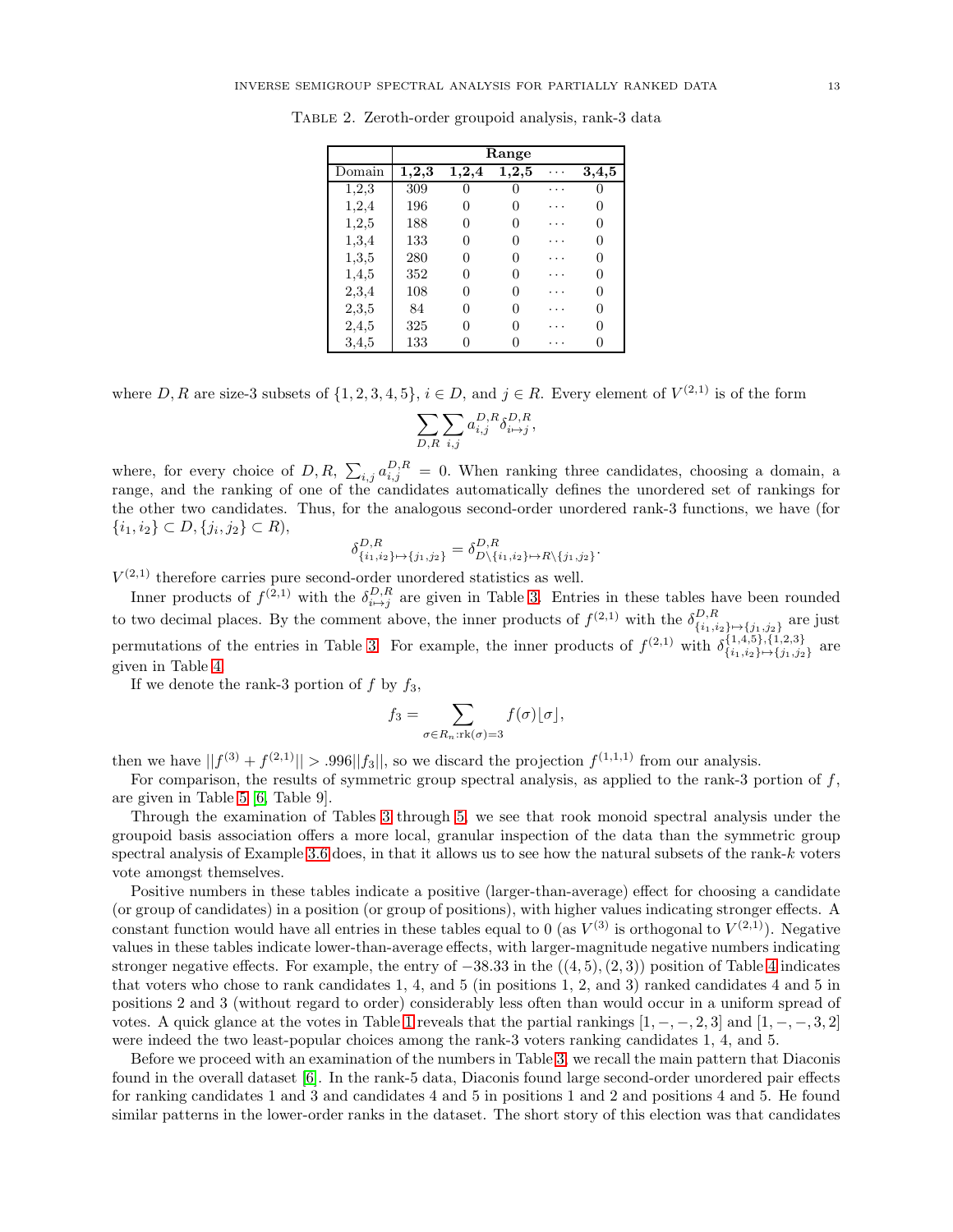| $D = \{1, 2, 3\}, R = \{1, 2, 3\}$          |                  |                                    |                         |                            | $D = \{1, 2, 4\}, R = \{1, 2, 3\}$ |                                    |                                    |                            |                          |                              |                            |
|---------------------------------------------|------------------|------------------------------------|-------------------------|----------------------------|------------------------------------|------------------------------------|------------------------------------|----------------------------|--------------------------|------------------------------|----------------------------|
|                                             |                  | Rank                               |                         |                            |                                    |                                    |                                    |                            | Rank                     |                              |                            |
| $Cand i$                                    | $\overline{1}$   | $\overline{2}$                     | $\overline{\mathbf{3}}$ | $\overline{\mathbf{4}}$    | $\overline{5}$                     | Candidate                          | $\overline{1}$                     | $\overline{2}$             | $\overline{\mathbf{3}}$  | $\overline{\mathbf{4}}$      | ${\bf 5}$                  |
| $\mathbf{1}$                                | $\overline{3}$   | 11                                 | $-14$                   | $\Omega$                   | $\overline{0}$                     | $\overline{1}$                     | $-24.33$                           | $-6.33$                    | 30.67                    | $\overline{0}$               | $\overline{0}$             |
| $\sqrt{2}$                                  | $-40$            | $-19$                              | $59\,$                  | $\overline{0}$             | $\overline{0}$                     | $\overline{2}$                     | $10.67\,$                          | $4.67\,$                   | $-15.33$                 | $\boldsymbol{0}$             | $\overline{0}$             |
| 3                                           | 37               | 8                                  | $-45$                   | 0                          | $\overline{0}$                     | 3                                  | $\overline{0}$                     | $\overline{0}$             | $\boldsymbol{0}$         | $\overline{0}$               | $\Omega$                   |
| $\overline{4}$                              | $\overline{0}$   | $\overline{0}$                     | $\overline{0}$          | $\overline{0}$             | $\overline{0}$                     | $\overline{4}$                     | 13.67                              | 1.67                       | $-15.33$                 | $\overline{0}$               | $\Omega$                   |
| $\overline{5}$                              | $\Omega$         | 0                                  | $\overline{0}$          | $\Omega$                   | $\overline{0}$                     | $\overline{5}$                     | $\overline{0}$                     | $\boldsymbol{0}$           | $\boldsymbol{0}$         | $\theta$                     | $\Omega$                   |
|                                             |                  | $D = \{1, 2, 5\}, R = \{1, 2, 3\}$ |                         |                            |                                    |                                    | $D = \{1, 3, 4\}, R = \{1, 2, 3\}$ |                            |                          |                              |                            |
|                                             |                  | Rank                               |                         |                            |                                    |                                    |                                    | Rank                       |                          |                              |                            |
| Candidate                                   | $\mathbf{1}$     | $\overline{2}$                     | $\overline{\mathbf{3}}$ | $\overline{\mathbf{4}}$    | $\overline{5}$                     | Candidate                          | $\overline{1}$                     | $\overline{2}$             | $\overline{\mathbf{3}}$  | $\overline{\mathbf{4}}$      | $\overline{\mathbf{5}}$    |
| $\mathbf{1}$                                | $-5.67$          | $-10.67$                           | 16.33                   | $\Omega$                   | $\overline{0}$                     | $\mathbf{1}$                       | 6.67                               | 9.67                       | $-16.33$                 | $\overline{0}$               | $\overline{0}$             |
| $\sqrt{2}$                                  | $-7.67$          | 4.33                               | 3.33                    | $\overline{0}$             | $\overline{0}$                     | $\overline{2}$                     | $\overline{0}$                     | $\overline{0}$             | $\overline{0}$           | $\mathbf{0}$                 | $\Omega$                   |
| 3                                           | $\boldsymbol{0}$ | $\boldsymbol{0}$                   | $\boldsymbol{0}$        | $\overline{0}$             | $\overline{0}$                     | $\overline{3}$                     | $9.67\,$                           | $-1.33$                    | $-8.33$                  | $\boldsymbol{0}$             | $\overline{0}$             |
| $\overline{4}$                              | $\boldsymbol{0}$ | $\overline{0}$                     | $\overline{0}$          | $\Omega$                   | $\boldsymbol{0}$                   | $\overline{4}$                     | $-16.33$                           | $-8.33$                    | 24.67                    | $\boldsymbol{0}$             | $\overline{0}$             |
| $\overline{5}$                              | 13.33            | 6.33                               | $-19.67$                | $\Omega$                   | $\theta$                           | $\overline{5}$                     | $\overline{0}$                     | $\overline{0}$             | $\overline{0}$           | $\Omega$                     | $\Omega$                   |
|                                             |                  | $D = \{1, 3, 5\}, R = \{1, 2, 3\}$ |                         |                            |                                    |                                    | $D =$                              | $\{1,4,5\}, R = \{1,2,3\}$ |                          |                              |                            |
|                                             |                  | Rank                               |                         |                            |                                    |                                    |                                    | Rank                       |                          |                              |                            |
| Candidate                                   | $\overline{1}$   | $\overline{2}$                     | $\overline{\mathbf{3}}$ | $\overline{\mathbf{4}}$    | $\bf{5}$                           | Candidate                          | $\overline{1}$                     | $\overline{2}$             | $\overline{\mathbf{3}}$  | $\overline{\mathbf{4}}$      | $\bf{5}$                   |
| $\mathbf{1}$                                | $-3.33$          | 17.67                              | $-14.33$                | $\Omega$                   | $\overline{0}$                     | $\mathbf{1}$                       | $-38.33$                           | $-9.33$                    | 47.67                    | $\boldsymbol{0}$             | $\overline{0}$             |
| $\overline{2}$                              | $\boldsymbol{0}$ | $\boldsymbol{0}$                   | $\boldsymbol{0}$        | 0                          | $\overline{0}$                     | $\overline{2}$                     | $\boldsymbol{0}$                   | $\boldsymbol{0}$           | $\boldsymbol{0}$         | $\boldsymbol{0}$             | $\overline{0}$             |
| 3                                           | 27.67            | $-12.33$                           | $-15.33$                | $\overline{0}$             | $\overline{0}$                     | 3                                  | $\overline{0}$                     | $\overline{0}$             | $\overline{0}$           | $\overline{0}$               | $\Omega$                   |
| $\overline{4}$                              | $\overline{0}$   | $\overline{0}$                     | $\overline{0}$          | $\Omega$                   | $\overline{0}$                     | $\overline{4}$                     | 18.67                              | 1.67                       | $-20.33$                 | $\overline{0}$               | $\Omega$                   |
| $\overline{5}$                              | $-24.33$         | $-5.33$                            | 29.67                   | $\overline{0}$             | $\overline{0}$                     | $\bf 5$                            | 19.67                              | $7.67\,$                   | $-27.33$                 | $\theta$                     | $\Omega$                   |
|                                             |                  | $D = \{2, 3, 4\}, R = \{1, 2, 3\}$ |                         |                            |                                    |                                    | $D = \{2, 3, 5\}, R = \{1, 2, 3\}$ |                            |                          |                              |                            |
|                                             |                  | Rank                               |                         |                            |                                    |                                    |                                    |                            | Rank                     |                              |                            |
| Candidate                                   | $\mathbf{1}$     | $\overline{2}$                     | $\bf 3$                 | $\overline{\mathbf{4}}$    | ${\bf 5}$                          | Candidate                          | $\mathbf{1}$                       | $\overline{2}$             | $\bf{3}$                 | $\overline{\mathbf{4}}$      | $\bf 5$                    |
| 1                                           | $\overline{0}$   | $\overline{0}$                     | $\overline{0}$          | $\Omega$                   | $\overline{0}$                     | 1                                  | $\theta$                           | $\overline{0}$             | $\overline{0}$           | $\theta$                     | $\overline{0}$             |
| $\,2$                                       | $-10$            | $\overline{2}$                     | 8                       | 0                          | $\overline{0}$                     | $\sqrt{2}$                         | $-5$                               | $\sqrt{2}$                 | 3                        | $\boldsymbol{0}$             | $\overline{0}$             |
| 3<br>$\overline{4}$                         | $\,7$<br>3       | $-9$<br>$\overline{7}$             | $\overline{2}$          | $\Omega$<br>$\overline{0}$ | $\overline{0}$                     | 3<br>$\overline{4}$                | $\sqrt{4}$<br>$\overline{0}$       | $-5$<br>$\overline{0}$     | $\mathbf{1}$             | $\boldsymbol{0}$             | $\overline{0}$<br>$\theta$ |
| $\overline{5}$                              | $\Omega$         | $\Omega$                           | $-10$<br>$\Omega$       | $\Omega$                   | $\overline{0}$<br>$\overline{0}$   | $\overline{5}$                     | $\mathbf{1}$                       | 3                          | $\boldsymbol{0}$<br>$-4$ | $\boldsymbol{0}$<br>$\theta$ | $\Omega$                   |
|                                             |                  |                                    |                         |                            |                                    |                                    |                                    |                            |                          |                              |                            |
| $\{2,4,5\}, R = \{1,2,3\}$<br>$D =$<br>Rank |                  |                                    |                         |                            | $D =$                              | $\{3,4,5\}, R = \{1,2,3\}$<br>Rank |                                    |                            |                          |                              |                            |
| Candidate                                   | $\mathbf 1$      | $\overline{2}$                     | 3                       | 4                          | 5                                  | Candidate                          | $\mathbf{1}$                       | $\overline{2}$             | 3                        |                              | 5                          |
| $\mathbf{1}$                                | $\overline{0}$   | $\overline{0}$                     | $\overline{0}$          | $\theta$                   | $\overline{0}$                     | $\mathbf{1}$                       | $\overline{0}$                     | $\overline{0}$             | $\overline{0}$           | 4<br>$\overline{0}$          | $\overline{0}$             |
| $\sqrt{2}$                                  | $-8.33$          | $-4.33$                            | 12.67                   | $\overline{0}$             | $\overline{0}$                     | $\overline{2}$                     | $\overline{0}$                     | $\overline{0}$             | $\boldsymbol{0}$         | $\boldsymbol{0}$             | $\overline{0}$             |
| 3                                           | $\overline{0}$   | $\boldsymbol{0}$                   | $\overline{0}$          | $\Omega$                   | $\overline{0}$                     | 3                                  | $-10.33$                           | $-11.33$                   | 21.67                    | $\overline{0}$               | $\Omega$                   |
| 4                                           | 7.67             | 5.67                               | $-13.33$                | $\overline{0}$             | $\overline{0}$                     | $\overline{4}$                     | 17.67                              | $\textbf{-9.33}$           | $-8.33$                  | 0                            | 0                          |
| 5                                           | 0.67             | $-1.33$                            | $\rm 0.67$              | 0                          | $\overline{0}$                     | 5                                  | $-7.33$                            | $20.67\,$                  | $-13.33$                 | $\overline{0}$               | $\overline{0}$             |
|                                             |                  |                                    |                         |                            |                                    |                                    |                                    |                            |                          |                              |                            |

<span id="page-13-0"></span>Table 3. First-order groupoid analysis, rank-3 data

<span id="page-13-1"></span>TABLE 4. Second-order unordered groupoid analysis, votes with domain  $\{1, 4, 5\}$  and range  $\{1, 2, 3\}$ 

|            |          | Rank    |          |
|------------|----------|---------|----------|
| Candidates | 1,2      | 1,3     | 2.3      |
| 1,4        | $-27.33$ | 7.67    | 19.67    |
| 1, 5       | $-20.33$ | 1.67    | 18.67    |
| 4.5        | 47.67    | $-9.33$ | $-38.33$ |

1 and 3 were on one side, candidates 4 and 5 on the other, and candidate 2 was somewhere in the middle, a bit closer to candidates 4 and 5. Voters primarily tended to support one of these sets of candidates, either  ${1, 3}$  or  ${4, 5}$ , and then chose between them. This is supported by the second-order data in Table [5.](#page-14-1) The first-order information in Table [5](#page-14-1) also shows that among all rank-3 voters, candidates 4 and 5 were preferred overall. Note that the information in Table [5](#page-14-1) accounts for the fact that in this election, for rank-3 voters,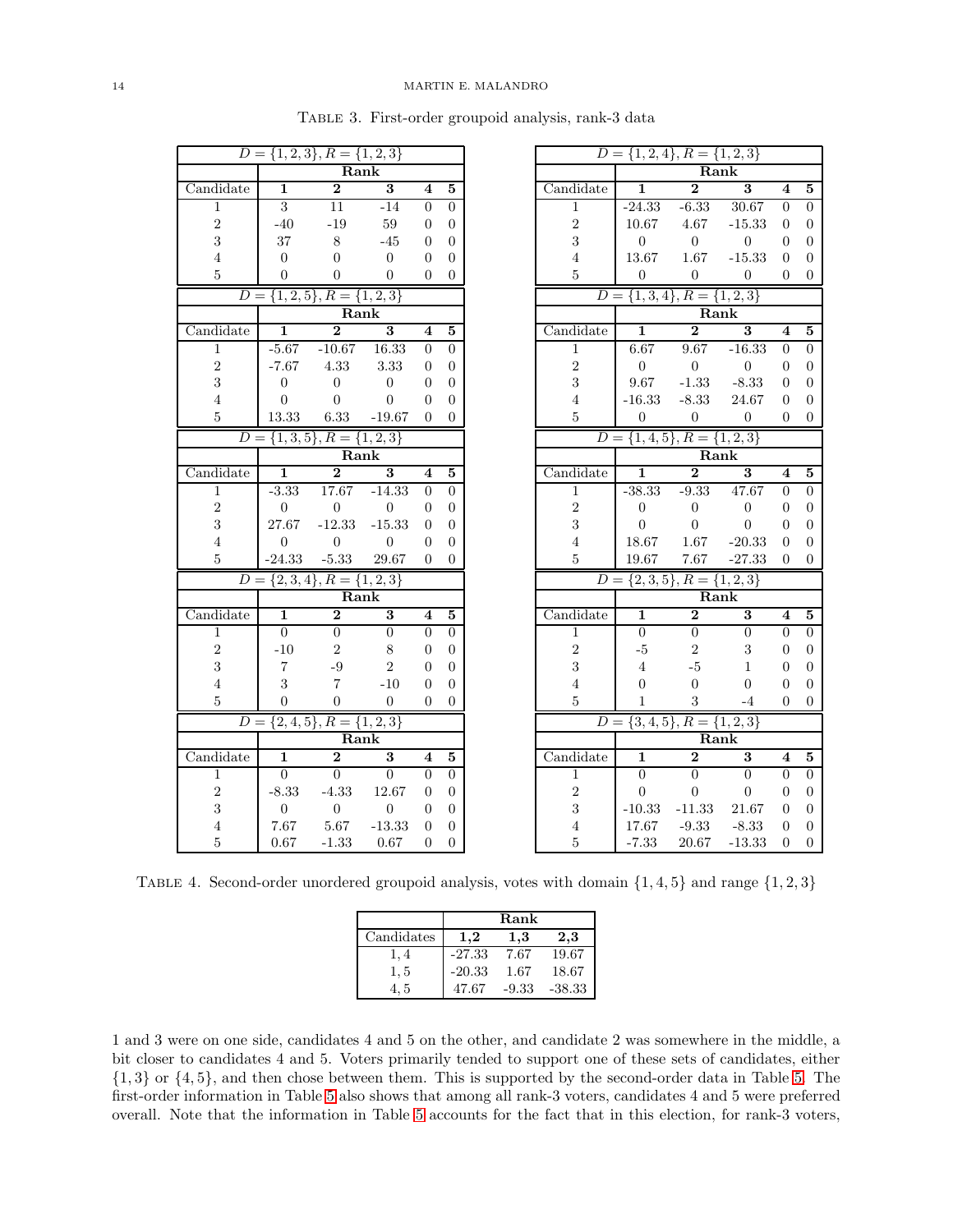<span id="page-14-1"></span>

|                |       |        |        |            | railk |       |       |
|----------------|-------|--------|--------|------------|-------|-------|-------|
|                |       |        |        | Candidates | 1,2   | 1,3   | 2,3   |
|                |       | Rank   |        | 1,2        | $-50$ | 6     | 12    |
| Candidate      |       | 2      | 3      | 1,3        | 150   | $-3$  | $-41$ |
|                | 2     | 76     | 114    | 1,4        | -71   | -8    |       |
|                |       |        |        | 1,5        | $-28$ | 5     |       |
| $\overline{2}$ | $-78$ | $-28$  | 52     | 2,3        | $-2$  | 24    | 28    |
| 3              | 2     | $-103$ | $-116$ | 2,4        | 57    | -5    |       |
| 4              | 38    | $-7$   | $-48$  | 2,5        | -5    | $-24$ | -34   |
| 5              | 35    | 63     | -1     | 3,4        | -84   | $-12$ |       |
|                |       |        |        | 3,5        | $-63$ | $-8$  |       |
|                |       |        |        | 4,5        | 97    | 26    |       |

Table 5. Diaconis's first-order and second-order unordered analysis, rank-3 data

unranked candidates are implicitly ranked in one of the last two positions—this is automatically accounted for in the creation of this table because Diaconis's technique for symmetric group spectral analysis begins by averaging over missing data for partially ranked data.

Table [3](#page-13-0) allows us to proceed with a more local, granular examination of the rank-3 data. Examining these numbers we see that, among the rank-3 voters, there is a consistent positive effect for ranking the candidate pairs (1, 3) and (4, 5) in positions 1 and 2 (without regard to order). We also see a positive first-order effect—and often a strong one—for ranking candidate 3 in position 1 whenever candidate 3 is ranked, except when the other two candidates ranked are candidates  $\mu$  and 5. These observations are consistent with the overall patterns in the dataset and further support the idea that candidates 1 and 3 were on one side of the election and candidates 4 and 5 were on the other side. We can also examine subsets of these tables together to glean further insights—for example, the numbers in Table [3](#page-13-0) show that among the rank-3 voters ranking both candidates 1 and 3, candidate 3 was heavily preferred. This information is not readily apparent from Table [5.](#page-14-1)

An examination of the projections  $f^{\lambda}$  for  $\lambda = 2, 1, 0$  would proceed in a similar fashion, and is omitted.

<span id="page-14-0"></span>4.6. Rook monoid spectral analysis under the semigroup basis association. Let  $f: R_n \to \mathbb{C}$ . We now define rook monoid spectral analysis under the semigroup basis association, i.e., where we view  $f$  as an element of  $\mathbb{C}R_n$  by

$$
f = \sum_{\sigma \in R_n} f(\sigma) \sigma.
$$

Note that  $f$ , when expressed with respect to the groupoid basis, is

$$
\sum_{\sigma \in R_n} g(\sigma) \lfloor \sigma \rfloor,
$$

where

$$
g(\sigma) = \sum_{t \ge \sigma} f(t).
$$

We continue to use the inner product on  $\mathbb{C}R_n$  induced by declaring the groupoid basis mutually orthonormal. We will remark on the alternative inner product (induced by declaring the semigroup basis mutually orthonormal) in Section [4.7.](#page-15-1)

As we did in Section [4.4,](#page-9-1) to analyze f we project f onto the isotypic subspaces of  $\mathbb{C}R_n$  and compute inner products with the appropriate easily interpretable functions. In general, let  $E$  be an easily interpretable function for rank-k data. Then  $E: R_n \to \{0,1\}$  and  $E(\sigma) = 0$  if  $rk(\sigma) \neq k$ . Let  $E_G$  and  $E_S$  denote E viewed as an element of  $\mathbb{C}R_n$  under the groupoid basis association and the semigroup basis association, respectively. We claim that we get the same numbers regardless of whether we compute inner products of the projections of f with  $E_G$  or  $E_S$ . To see this, let  $\lambda \vdash k$ . We have

$$
E_G = \sum_{\sigma \in R_n: \text{rk}(\sigma) = k} E(\sigma) \lfloor \sigma \rfloor, \quad E_S = \sum_{\sigma \in R_n: \text{rk}(\sigma) = k} E(\sigma) \sigma.
$$

 $\mathbf{D}_{\mathbf{e}}$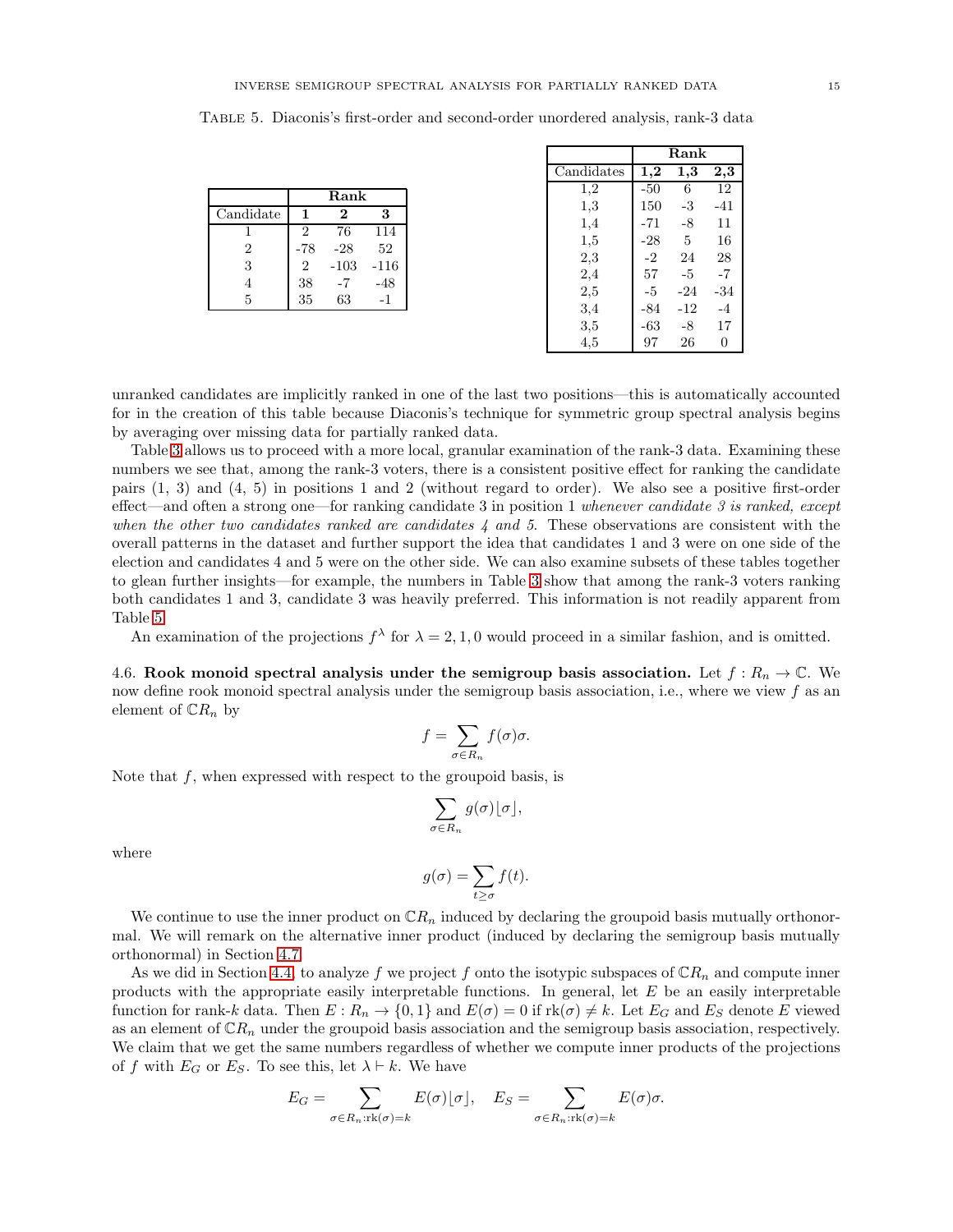Now,  $E_S$ , when expressed with respect to the  $|\sigma|$  basis, is of the form

$$
\sum_{\sigma \in R_n: \text{rk}(\sigma) = k} E(\sigma) \lfloor \sigma \rfloor + \sum_{\sigma \in R_n: \text{rk}(\sigma) < k} z(\sigma) \lfloor \sigma \rfloor
$$

for some function z on  $R_n$ . Also, the projection  $f^{\lambda}$ , when expressed in terms of the groupoid basis, contains nonzero coefficients only for elements  $\lfloor \sigma \rfloor$  for which  $\text{rk}(\sigma) = k$ . Therefore,  $\langle f^{\lambda}, E_G \rangle = \langle f^{\lambda}, E_S \rangle$ .

**Definition 4.5.** Let  $f: R_n \to \mathbb{C}$ . The statistics created by projecting  $\sum_{\sigma \in R_n} f(\sigma) \sigma$  onto the isotypic subspaces of  $\mathbb{C}R_n$  and computing the inner products of these projections with the appropriately-paired easily interpretable functions constitute the *rook monoid spectral analysis of f under the semigroup basis* association.

By the discussion above, we have:

<span id="page-15-0"></span>**Theorem 4.6.** Let  $f: R_n \to \mathbb{C}$ . Then the statistics generated by the rook monoid spectral analysis of f under the semigroup basis association are the same as the statistics generated by the rook monoid spectral analysis, under the groupoid basis association, of the function  $g: R_n \to \mathbb{C}$ , where

$$
g(\sigma) = \sum_{t \ge \sigma} f(t).
$$

Theorem [4.6](#page-15-0) shows that rook monoid spectral analysis, under the semigroup basis association, offers a hierarchical approach to the spectral analysis of partially ranked data, where the rank-k analysis is derived not just from the data of rank  $k$ , but instead from the data of rank  $k$  and higher.

<span id="page-15-1"></span>4.7. Rook monoid spectral analysis under the natural inner product. Let  $f : R_n \to \mathbb{C}$ . In this section we give a couple of remarks about what happens if we try to apply rook monoid spectral analysis to f under the natural inner product on  $\mathbb{C}R_n$ , induced by declaring the semigroup basis of  $\mathbb{C}R_n$  mutually orthonormal. As we saw in Section [4.3,](#page-8-0) under this inner product the isotypic subspaces of  $\mathbb{C}R_n$  are not mutually orthogonal in general. This can interfere with a sum-of-squares analysis of the lengths of the projections of  $f$ , but as we are about to see, if we are careful then it will create the same easily-understood statistics as in Sections [4.4](#page-9-1) and [4.6.](#page-14-0)

In particular, let E be an easily interpretable function for rank-k data. Then  $E: R_n \to \{0,1\}$  and  $E(\sigma) = 0$  if  $rk(\sigma) \neq k$ . Let  $\langle \cdot, \cdot \rangle$  denote the inner product on  $\mathbb{C}R_n$  induced by declaring the groupoid basis mutually orthonormal, and let  $\langle \cdot, \cdot \rangle_s$  denote the natural inner product on  $\mathbb{C}R_n$ . View f as an element of  $\mathbb{C}R_n$  under the semigroup basis association or the groupoid basis association, and express f with respect to the groupoid basis. So, if we are using the groupoid basis association, then

$$
f = \sum_{\sigma \in R_n} f(\sigma) \lfloor \sigma \rfloor,
$$

and if we are using the semigroup basis association, then

$$
f = \sum_{\sigma \in R_n} g(\sigma) \lfloor \sigma \rfloor,
$$

where  $g(\sigma) = \sum_{t \ge \sigma} f(t)$ . Let  $\lambda$  be a partition of k and consider the projection  $f^{\lambda}$ . If  $E_G$  and  $E_S$  denote E viewed as an element of  $\mathbb{C}R_n$  under the groupoid basis association and semigroup basis association, respectively, we saw in Section [4.6](#page-14-0) that  $\langle f^{\lambda}, E_G \rangle = \langle f^{\lambda}, E_S \rangle$ . A similar argument shows that  $\langle f^{\lambda}, E_S \rangle_s =$  $\langle f^{\lambda}, E_G \rangle$ , so we have

$$
\langle f^{\lambda}, E_S \rangle_s = \langle f^{\lambda}, E_G \rangle = \langle f^{\lambda}, E_S \rangle.
$$

In this way we can use the natural inner product to perform rook monoid spectral analysis.

However, in general  $\langle f^{\lambda}, E_G \rangle_s$  will be different due to interference from terms of rank lower than k in the inner product, as will inner products such as  $\langle f, E_S^{\lambda} \rangle_s$  and  $\langle f^{\lambda}, E_S^{\lambda} \rangle_s$ . Here is a simple example. Consider  $f \in \mathbb{C} R_2$  by

$$
f=1\begin{pmatrix}1&2\\1&2\end{pmatrix}+2\begin{pmatrix}1&2\\2&1\end{pmatrix}+4\begin{pmatrix}1&2\\1&-\end{pmatrix}+7\begin{pmatrix}1&2\\2&-\end{pmatrix}+6\begin{pmatrix}1&2\\-&1\end{pmatrix}+3\begin{pmatrix}1&2\\-\end{pmatrix}.
$$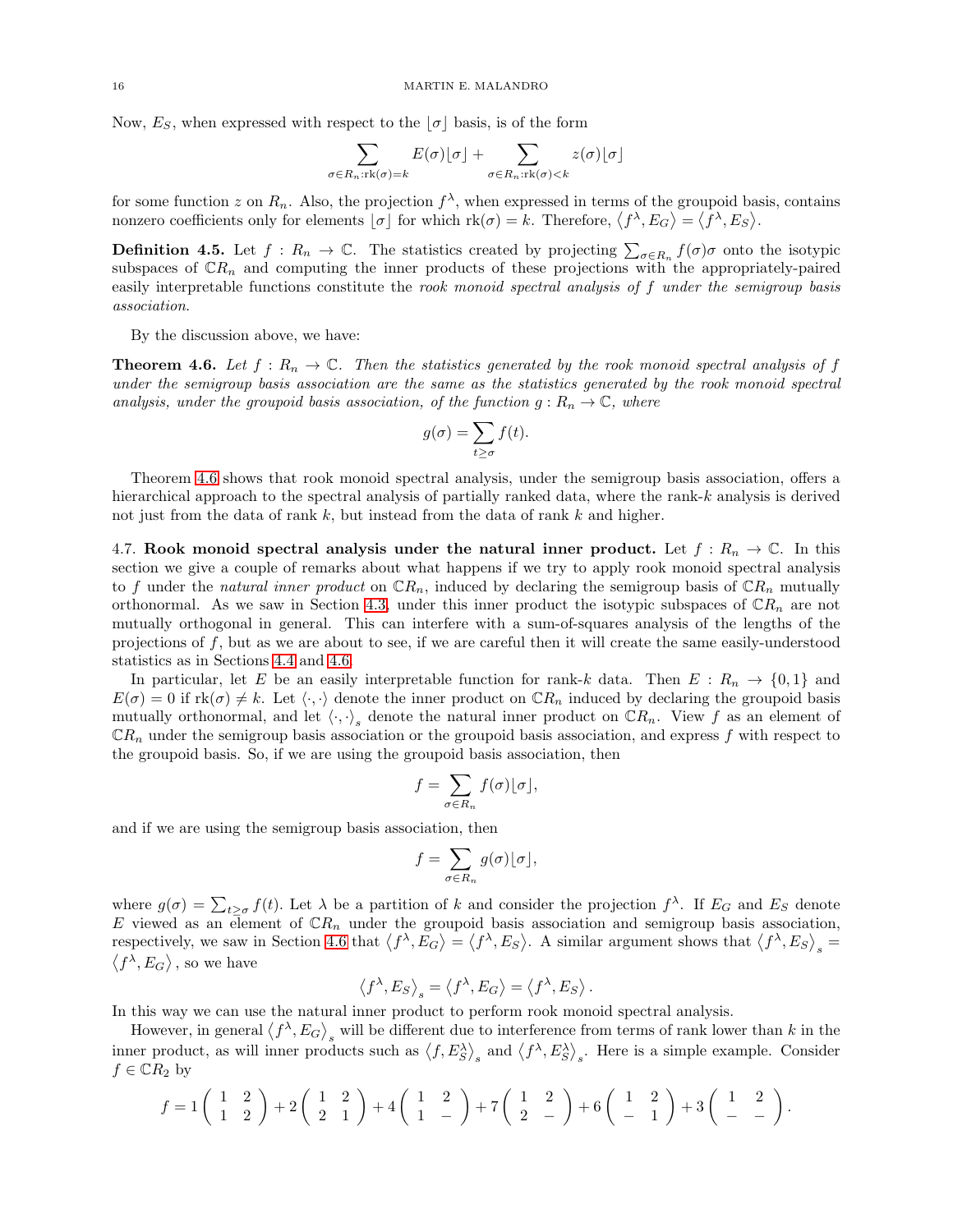In the notation of Section [4.3,](#page-8-0) let  $E = \delta^{\{1\},\{2\}}$ , so  $E_S = 1 \begin{pmatrix} 1 & 2 \\ 2 & 1 \end{pmatrix}$ 2 −  $\bigg).$  Also

$$
E_G = 1\left(\begin{array}{cc} 1 & 2 \\ 2 & - \end{array}\right) - 1\left(\begin{array}{cc} 1 & 2 \\ - & - \end{array}\right).
$$

Denote by  $f^1$  and  $E^1_S$  the projections of f and  $E_S$  onto  $V^{(1)}$  (the only isotypic of  $\mathbb{C}R_2$  of dimension greater than 1). We have

$$
f1 = 5\begin{pmatrix} 1 & 2 \\ 1 & - \end{pmatrix} + 1\begin{pmatrix} 1 & 2 \\ - & 2 \end{pmatrix} + 9\begin{pmatrix} 1 & 2 \\ 2 & - \end{pmatrix} + 8\begin{pmatrix} 1 & 2 \\ - & 1 \end{pmatrix} - 23\begin{pmatrix} 1 & 2 \\ - & - \end{pmatrix}
$$

and

$$
E_S^1 = 1\left(\begin{array}{cc} 1 & 2 \\ 2 & - \end{array}\right) - 1\left(\begin{array}{cc} 1 & 2 \\ - & - \end{array}\right) = E_G.
$$

First, note that  $\langle f^1, E_G \rangle = 9$ , which tells us that there are 9 partial rankings in f which map 1 to 2. We also have  $\langle f, E_S^1 \rangle_s = 4$ , which measures how many *more* rank-1 partial rankings in f map 1 to 2 than there are null rankings in f. Also,  $\langle f^1, E_S^1 \rangle_s = 32 = \langle f^1, E_G \rangle_s$ , which measures the total number of partial rankings in f which map 1 to 2 plus the total number of partial rankings in  $f$ . In either case we can extract useful statistics (such as the number of rank-1 partial rankings in f which map 1 to 2, or the total number of partial rankings in f which map 1 to 2) by performing the appropriate additions and subtractions. However, such desirable statistics are already available to us, with no additional effort required, if we simply use the inner product  $\langle \cdot, \cdot \rangle$  instead of the natural one. We obtain other benefits by using  $\langle \cdot, \cdot \rangle$  as well, such as orthogonality of isotypic subspaces.

## 5. Concluding remarks and open questions

<span id="page-16-0"></span>As we have seen, if S is a finite inverse semigroup, then via the groupoid basis of  $\mathbb{C}S$ , spectral analysis based on S essentially boils down to group-based spectral analysis using the maximal subgroups of S.

The essential algebraic component that enables inverse semigroup spectral analysis seems to be the semisimplicity of  $\mathbb{C}S$ , which allows us to write any element f of any  $\mathbb{C}S$ -module uniquely as the sum of its isotypic projections. For most finite semigroups  $S$ ,  $\mathbb{C}S$  is not semisimple. An intriguing example is  $S = T_n$ , the full transformation semigroup on n elements. The question of what spectral analysis based on S should mean in such a case remains an open question. In the simplest case, if  $f \in \mathbb{C}S$  where  $\mathbb{C}S$  is not semisimple, then the collection  $\rho(f)$ , as  $\rho$  varies over a complete set of inequivalent, irreducible representations of  $\mathbb{C}S$ , does not uniquely determine f. What kinds of information do we lose if we only use the irreducible representations of  $\mathbb{C}S$  and perform calculations with inner products as in this article? This is really a question about the Jacobson radical of  $\mathbb{C}S$  and how it interacts with "interpretable" functions based on S. If the irreducible representations are not enough to capture what statistics we want about a function, should we consider the indecomposable representations instead? And how should we go about understanding the spectral analysis of arbitrary functions (i.e., elements of arbitrary CS-modules) if S has infinite representation type, as is the case for  $S = T_n$  for  $n > 4$  [\[20\]](#page-24-11)? Furthermore, if S is an arbitrary finite semigroup, is there a "correct" notion of an inner product on  $\mathbb{C}S$  in general, analogous to the inner product obtained by declaring the groupoid basis of  $\mathbb{C}S$  orthonormal when S is an inverse semigroup? As we have seen, sometimes the natural inner product is not the most useful one.

### 6. Acknowledgments

<span id="page-16-1"></span>We thank the anonymous referees for their comments and suggestions, which have helped us improve the organization and presentation of this article.

### Appendix A. Basic representation theory for inverse semigroups

In this appendix we review the basic definitions from the representation theory of inverse semigroups. These ideas carry over with little or no modification to general semigroups. For a treatment of the representation theory of semigroups in general, see [\[19\]](#page-24-12). Let S be a finite inverse semigroup.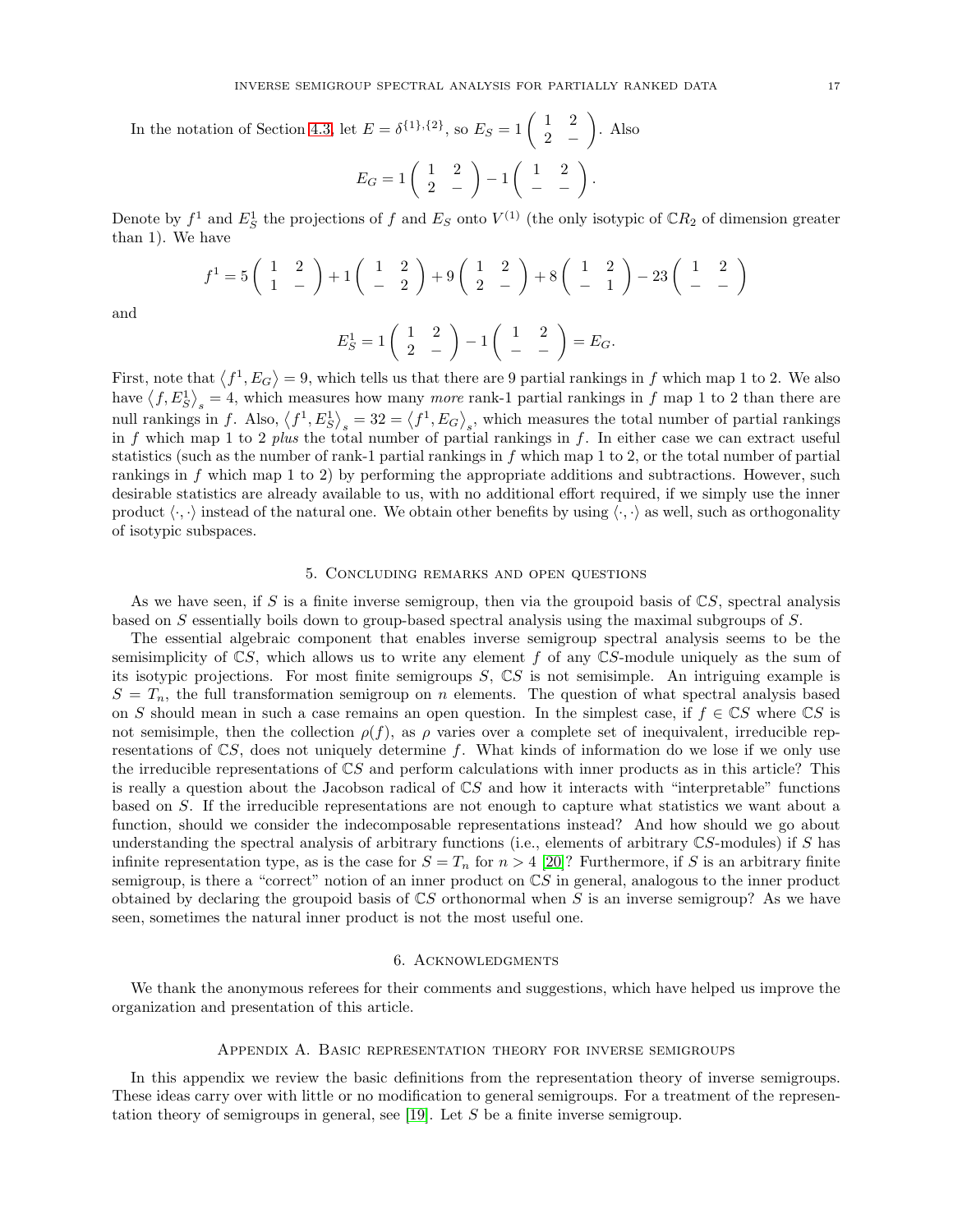**Definition A.1.** The *complex algebra of S*, denoted  $\mathbb{C}S$ , is (as a vector space) the C-span of the symbols  $s \in S$ . The multiplication in CS, called *convolution* and denoted by \*, is defined by the linear extension of the multiplication in S by the distributive law.

If S is a group, convolution may be written in the familiar way: If  $f, g \in \mathbb{C}$ S with  $f = \sum_{s \in S} f(s) s$  and  $g = \sum_{s \in S} g(s)s$ , then

$$
f*g = \sum_{s \in S} \sum_{r \in S} f(r)g(r^{-1}s)s.
$$

If S has an identity  $1_S$ , then CS has a multiplicative identity, namely  $1 \cdot 1_S$ . Even if S does not have an identity,  $\mathbb{C}S$  does. We can see this from the semisimplicity of  $\mathbb{C}S$  [\[18\]](#page-24-1) and the Wedderburn isomorphism (Theorem [3.2\)](#page-2-2)—the inverse image of the identity of the algebra on the right of  $(1)$  is the identity of  $\mathbb{C}S$ . Denote the identity of  $\mathbb{C}S$  by  $1_{\mathbb{C}S}$  and the algebra of  $n \times n$  matrices over  $\mathbb{C}$  by  $M_n(\mathbb{C})$ .

**Definition A.2.** A matrix representation (or just representation)  $\rho$  of CS of dimension  $d_{\rho} \in \mathbb{N}$  is a linear map  $\rho : \mathbb{C}S \to M_{d_{\rho}}(\mathbb{C})$  for which  $\rho(ab) = \rho(a)\rho(b)$  for all  $a, b \in \mathbb{C}S$ , and for which  $\rho(1_{\mathbb{C}S})$  is the identity matrix.

Equivalently, a representation of  $\mathbb{C}S$  is a finite-dimensional  $\mathbb{C}\text{-vector space}$  which is also a unital left CS-module. In this paper we only consider finite-dimensional representations and unital modules, so left  $\mathbb{C}S$ -modules and representations of  $\mathbb{C}S$  are the same.

**Definition A.3.** Matrix representations  $\rho_1, \rho_2$  of CS are *equivalent* if there is an invertible matrix A such that

$$
A\rho_1(x)A^{-1} = \rho_2(x)
$$

for all  $x \in \mathbb{C}S$ .

That is, two representations are equivalent if they are isomorphic as left CS-modules.

**Definition A.4.** A representation  $\rho$  of CS is *irreducible* if it is simple as a left CS-module.

Equivalently,  $\rho$  is irreducible if there do not exist representations  $\rho_1, \rho_2$ , a matrix valued function g, and an invertible matrix A for which

$$
A\rho(x)A^{-1} = \begin{bmatrix} \rho_1(x) & 0\\ g(x) & \rho_2(x) \end{bmatrix}
$$

for all  $x \in \mathbb{C}S$ .

<span id="page-17-0"></span>**Definition A.5.** CS is said to be *semisimple* if every left  $\mathbb{C}S$ -module is equal to a direct sum of simple left CS-modules.

### Appendix B. The groupoid basis of a finite inverse semigroup

Let S be a finite inverse semigroup. There is a natural partial order on S given by, for  $s, t \in S, t \leq s$ if and only if  $t = es$  for some idempotent  $e \in S$  [\[16\]](#page-24-13). Notice that if S is a group, then this partial order is trivial in the sense that  $t \leq s$  if and only if  $t = s$ . Recently B. Steinberg has used the Möbius function of this partial order to realize the decomposition of  $\mathbb{C}S$  into a direct sum of matrix algebras over group algebras [\[25\]](#page-24-0). To see how this works, we begin by reviewing the groupoid basis of  $\mathbb{C}S$  [25].

**Definition B.1.** The groupoid basis of  $\mathbb{C}S$  is given by the collection  $\{[s]\}_{s\in S}$ , where

$$
\lfloor s\rfloor = \sum_{t\in S: t\leq s} \mu(t,s)t,
$$

and  $\mu$  is the Möbius function of the natural partial order on S.

For  $x, y \in R_n$ ,  $x \leq y$  if and only if y extends x as a partial function. We can recover the semigroup basis of  $\mathbb{C}S$  in terms of the groupoid basis by inverting the Möbius function:

$$
s = \sum_{t \in S: t \le s} \lfloor t \rfloor.
$$

The groupoid basis is a basis for  $\mathbb{C}S$ , whose multiplication is given by the following formula [\[25\]](#page-24-0):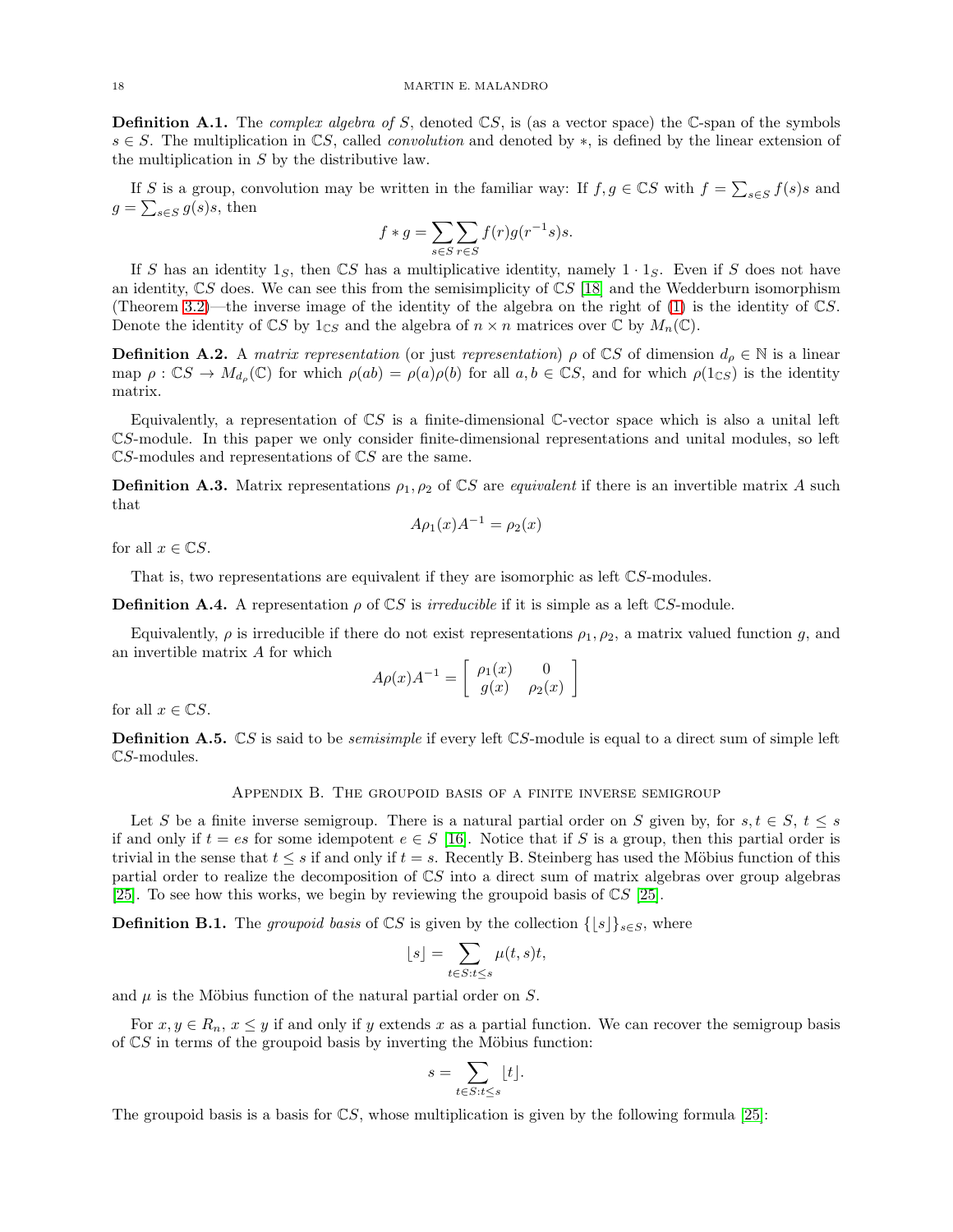For  $s \in R_n$ ,  $s^{-1}s$  is the partial identity on dom(s) and  $ss^{-1}$  is the partial identity on ran(s) (keeping in mind that we view maps as acting on the left of sets and that we compose maps from right to left). It follows that for  $s, t \in R_n$ ,

<span id="page-18-1"></span>
$$
\lfloor s \rfloor \lfloor t \rfloor = \begin{cases} \lfloor st \rfloor & \text{if } \text{dom}(s) = \text{ran}(t), \\ 0 & \text{otherwise} \end{cases}
$$

in  $\mathbb{C}R_n$ .

We will also need Green's D-relation [\[4,](#page-23-1) [9,](#page-23-8) [25\]](#page-24-0):

**Definition B.2.** Let  $e, f \in S$  be idempotent. We say e and f are *isomorphic* if there is an element  $s \in S$ such that  $e = s^{-1}s$  and  $f = ss^{-1}$ . Idempotents e and f are said to be D-related if they are isomorphic. In general, elements  $s, t \in S$  are said to be  $D$ -related if  $s^{-1}s$  is isomorphic to  $t^{-1}t$ .

The equivalence classes of S under the D-relation are the D-classes of S. An equivalent characterization of D is that s and t are D-related if and only if s and t generate the same two-sided ideal in S. For  $R_n$ , the idempotents are the restrictions of the identity map, and two idempotents are isomorphic if and only if they have the same rank.  $R_n$  has  $n + 1$  D-classes. They are  $D_0, D_1, \ldots, D_n$ , where  $D_k$  is the set of elements of  $R_n$  of rank k.

**Definition B.3.** A subgroup of S is a subset of S which is also a group. A subgroup G of S is maximal if G is not contained in any other subgroup of S.

Given an idempotent e of S, there is precisely one maximal subgroup of S containing e [\[4\]](#page-23-1), called the maximal subgroup of S at e and denoted  $G_e$ . In fact [\[25\]](#page-24-0)

$$
G_e = \{ s \in S : s^{-1} s = s s^{-1} = e \},
$$

and e is the identity of  $G_e$ . If e and f are isomorphic idempotents, it is straightforward to show that  $G_e \cong G_f$ . For  $R_n$ , the maximal subgroup at any idempotent e of rank k is isomorphic to  $S_k$ .

We can now describe Steinberg's decomposition of  $\mathbb{C}S$  into a direct sum of matrix algebras over group algebras. Let  $D_0, \ldots, D_n$  be the D-classes of S. Let  $CD_k$  be the C-span of  $\{[s] : s \in D_k\}$ . From [\(4\)](#page-18-1) it follows that  $\mathbb{C}S = \bigoplus_{k=0}^n \mathbb{C}D_k$ . The following theorem can be found in [\[25\]](#page-24-0).

<span id="page-18-2"></span>**Theorem B.4.** Let  $r_k$  indicate the number of idempotents in  $D_k$ , and let  $e_k$  be any idempotent in  $D_k$ . Denote the maximal subgroup of S at  $e_k$  by  $G_k$ . Then there is an algebra isomorphism  $\phi : \mathbb{C}D_k \to M_{r_k}(\mathbb{C}G_k)$ .

The isomorphism  $\phi$  that Steinberg constructs to prove Theorem [B.4](#page-18-2) is given explicitly as follows. For each D-class  $D_k$ , fix an idempotent  $e_k$ . For every idempotent  $a \in D_k$ , fix an element  $p_a \in S$  such that  $p_a^{-1}p_a = e_k$ and  $p_a p_a^{-1} = a$ , taking  $p_{e_k} = e_k$ . It is straightforward to show and important to note that  $p_a \in D_k$  (and hence  $p_a^{-1} \in D_k$  as well). View the  $r_k \times r_k$  matrices as being indexed by pairs of idempotents in  $D_k$ . Define  $\phi$  on the basis  $\{ [s] : s \in D_k \}$  of  $\mathbb{C}D_k$  in the following manner: for an element  $[s] \in \mathbb{C}D_k$  with  $s^{-1}s = e$  and  $ss^{-1} = f,$ 

$$
\phi(\lfloor s \rfloor) = p_f^{-1} s p_e E_{f,e},
$$

where  $E_{f,e}$  is the standard  $r_k \times r_k$  matrix with a 1 in the f, e position and 0 elsewhere. We have that  $p_f^{-1} s p_e \in G_k$  by construction, the linear extension of  $\phi$  to  $\mathbb{C}D_k$  is the isomorphism, and the inverse of  $\phi$  is induced by, for  $s \in G_k$ ,

$$
sE_{f,e} \mapsto [p_f s p_e^{-1}].
$$

Thus  $\mathbb{C}S \cong \bigoplus_{k=0}^n M_{r_k}(\mathbb{C}G_k)$ .

This gives us the following powerful method for constructing the irreducible representations of CS from the irreducible representations of the maximal subgroups of  $S$  [\[25\]](#page-24-0).

<span id="page-18-0"></span>**Theorem B.5.** Let  $D_0, D_1, \ldots, D_n$  be the D-classes of S. For each  $k \in \{0, 1, \ldots, n\}$ , fix an idempotent  $e_k \in D_k$ . Let  $G_k$  be the maximal subgroup of S at  $e_k$ , and let  $\text{IRR}(G_k)$  be any complete set of inequivalent, irreducible matrix representations for  $G_k$ . Then the irreducible representations of  $\mathbb{C}S$  are in one-to-one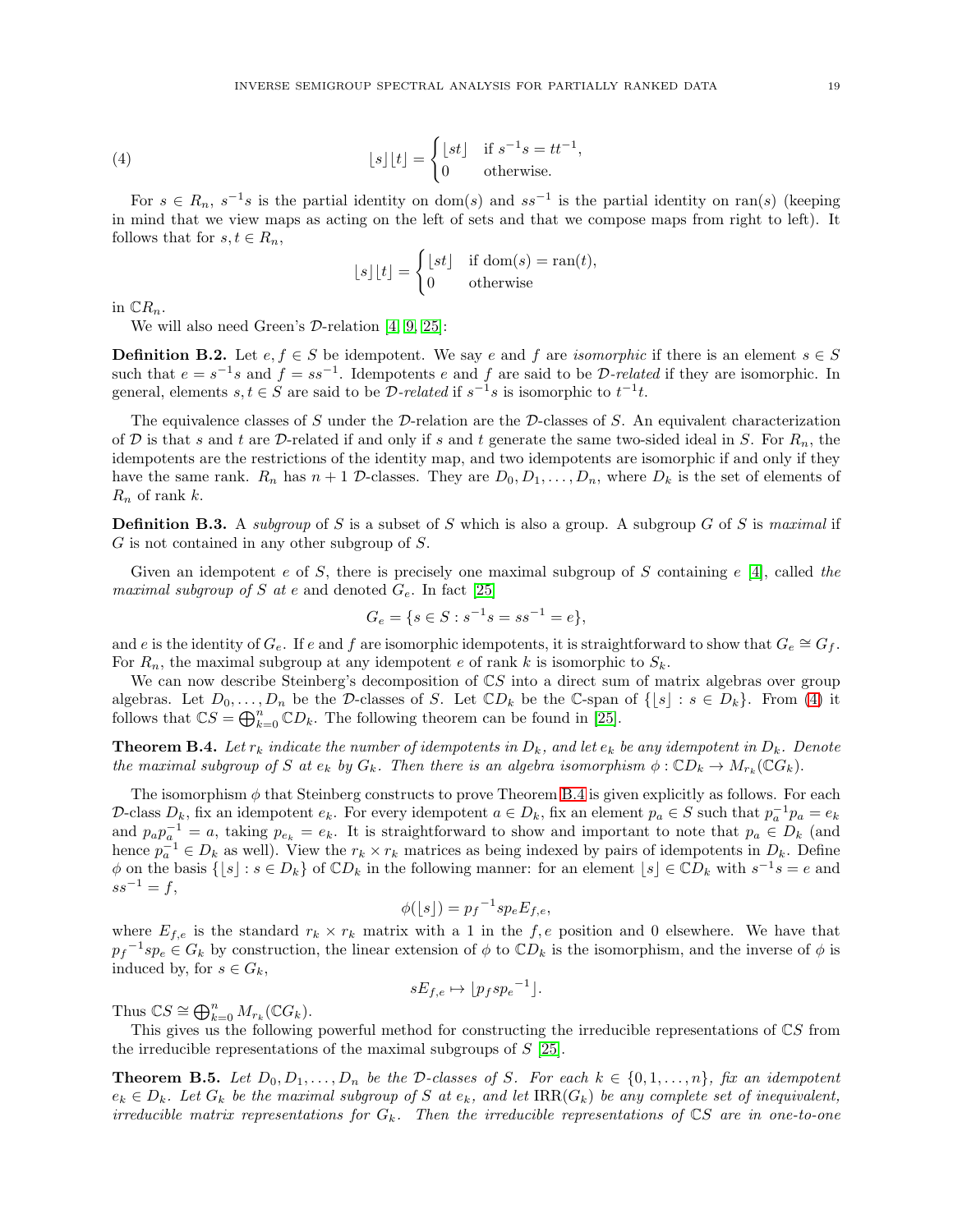correspondence with the elements of  $\biguplus_{k=0}^{n} \text{IRR}(G_k)$ . Specifically, given an irreducible representation  $\rho$  of  $\mathbb{C}G_k$ , form the irreducible representation  $\bar{\rho}$  of  $M_{r_k}(\mathbb{C}G_k)$ :

$$
\bar{\rho}(gE_{i,j})=E_{i,j}\otimes \rho(g)
$$

for  $g \in G_k$ , where  $E_{i,j}$  is the standard  $r_k \times r_k$  matrix with a 1 in the i, j position and 0 elsewhere. Extend  $\bar{\rho}$  linearly to the rest of  $M_{r_k}(\mathbb{C} G_k)$ , and further extend  $\bar{\rho}$  to  $\mathbb{C} S$  by letting it be 0 on the other summands of  $\bigoplus_{k=0}^n M_{r_k}(\mathbb{C}G_k)$ . As  $\rho$  ranges over  $\uplus_{k=0}^n \text{IRR}(G_k)$ , the  $\bar{\rho}$  form a complete set inequivalent, irreducible matrix representations of CS.

We will use this theorem to help us describe the isotypic subspaces of  $\mathbb{C}S$  in terms of the isotypic subspaces of the complex algebras of the maximal subgroups of  $S$  in Appendix [C.](#page-19-0) First, however, we explain what the isomorphism  $\phi$  from Theorem [B.4](#page-18-2) translates into when  $S = R_n$ .

For a D-class  $D_k$  of  $R_n$  (that is, the subset of elements of  $R_n$  of rank k), let us take  $e_k \in D_k$  to be the partial identity on  $\{1, \ldots, k\}$ , that is,

$$
e_k = \left( \begin{array}{cccccc} 1 & 2 & \cdots & k & k+1 & \cdots & n \\ 1 & 2 & \cdots & k & - & \cdots & - \end{array} \right).
$$

We then have

$$
G_k = \{ s \in R_n : \text{dom}(s) = \text{ran}(s) = \{1, 2, \dots, k\} \}.
$$

We identify  $G_k$  with the permutation group  $S_k$  in the obvious manner.

For an idempotent  $a \in D_k$  (that is, a rank-k restriction of the identity map), let us take  $p_a$  to be the unique order-preserving bijection from  $\{1, 2, \ldots, k\}$  to dom $(a) = \text{ran}(a)$ . For an element  $s \in R_n$  of rank k, define the *permutation type* of s, perm(s), to be, informally, the "arrows" from dom(s) to ran(s), expressed as a permutation in  $G_k = S_k$ . For example, if

$$
s = \begin{pmatrix} 1 & 2 & 3 & 4 \\ 4 & - & 1 & 2 \end{pmatrix}, \text{ then } \text{perm}(s) = \begin{pmatrix} 1 & 2 & 3 \\ 3 & 1 & 2 \end{pmatrix}
$$

because s sends the first element of its domain to the third element of its range, the second element of its domain to the first element of its range, and the third element of its domain to the second element of its range.

Formally, we define

$$
perm(s) = p_{ss^{-1}}^{-1} s p_{s^{-1}s},
$$

where  $p_{s-1,s}$  is the unique order preserving bijection from  $\{1,2,\ldots,k\}$  to dom(s) and  $p_{ss-1}$ <sup>-1</sup> is the unique order preserving bijection from  $ran(s)$  to  $\{1, 2, ..., k\}$ .

The isomorphism  $\phi$  from Theorem [B.4](#page-18-2) now works as follows. We have  $\binom{n}{k} \times \binom{n}{k}$  matrices, so let us index their rows and columns by the k-subsets of  $\{1, 2, \ldots, n\}$ . We have

$$
\mathbb{C}D_k \cong M_{\binom{n}{k}}(\mathbb{C}S_k)
$$

where, if  $s \in R_n$  has rank k, then  $\phi([s]) = \text{perm}(s)E_{\text{ran}(s),\text{dom}(s)}$ . This result was implicit in Munn's work on the rook monoid [\[17\]](#page-24-14), and was first written down explicitly by Solomon [\[23\]](#page-24-15). Solomon's isomorphism is essentially the same as the one we just described. As a corollary, we have:

<span id="page-19-0"></span>Corollary B.6.  $\mathbb{C}R_n \cong \bigoplus_{k=0}^n M_{\binom{n}{k}}(\mathbb{C}S_k)$ .

Appendix C. Isotypic subspaces and an orthogonal inner product

Let  $S$  be a finite inverse semigroup. In this appendix we use the results of Appendix [B](#page-17-0) to describe Fourier bases of  $\mathbb{C}S$  and isotypic projections in  $\mathbb{C}S$  in terms of those of the  $\mathbb{C}G$ , as G ranges over the maximal subgroups of S, and we give an inner product on  $\mathbb{C}S$  under which the isotypic subspaces of  $\mathbb{C}S$  are mutually orthogonal.

As in Appendix [B,](#page-17-0) let  $D_0, \ldots, D_n$  be the D-classes of S, let  $r_k$  denote the number of idempotents in  $D_k$ , pick an idempotent  $e_k$  in each D-class  $D_k$ , and let  $G_k$  be the maximal subgroup of S at  $e_k$ . Then by Theorem [B.5,](#page-18-0) the isotypic subspaces of  $\mathbb{C}S$  are in one-to-one correspondence with the isotypic subspaces of the  $\mathbb{C}G_k$ , as k ranges from 0 to n. Also, as in the isomorphism from Theorem [B.4,](#page-18-2) for every idempotent  $a \in D_k$ , fix an element  $p_a \in S$  such that  $p_a^{-1}p_a = e_k$  and  $p_a p_a^{-1} = a$  (and take  $p_{e_k} = e_k$ ). Let  $\text{IRR}(G_k)$  be a complete set of inequivalent, irreducible matrix representations of  $\mathbb{C}G_k$ . For each  $\rho \in \text{IRR}(G_k)$ , let  $\bar{\rho}$  denote its extension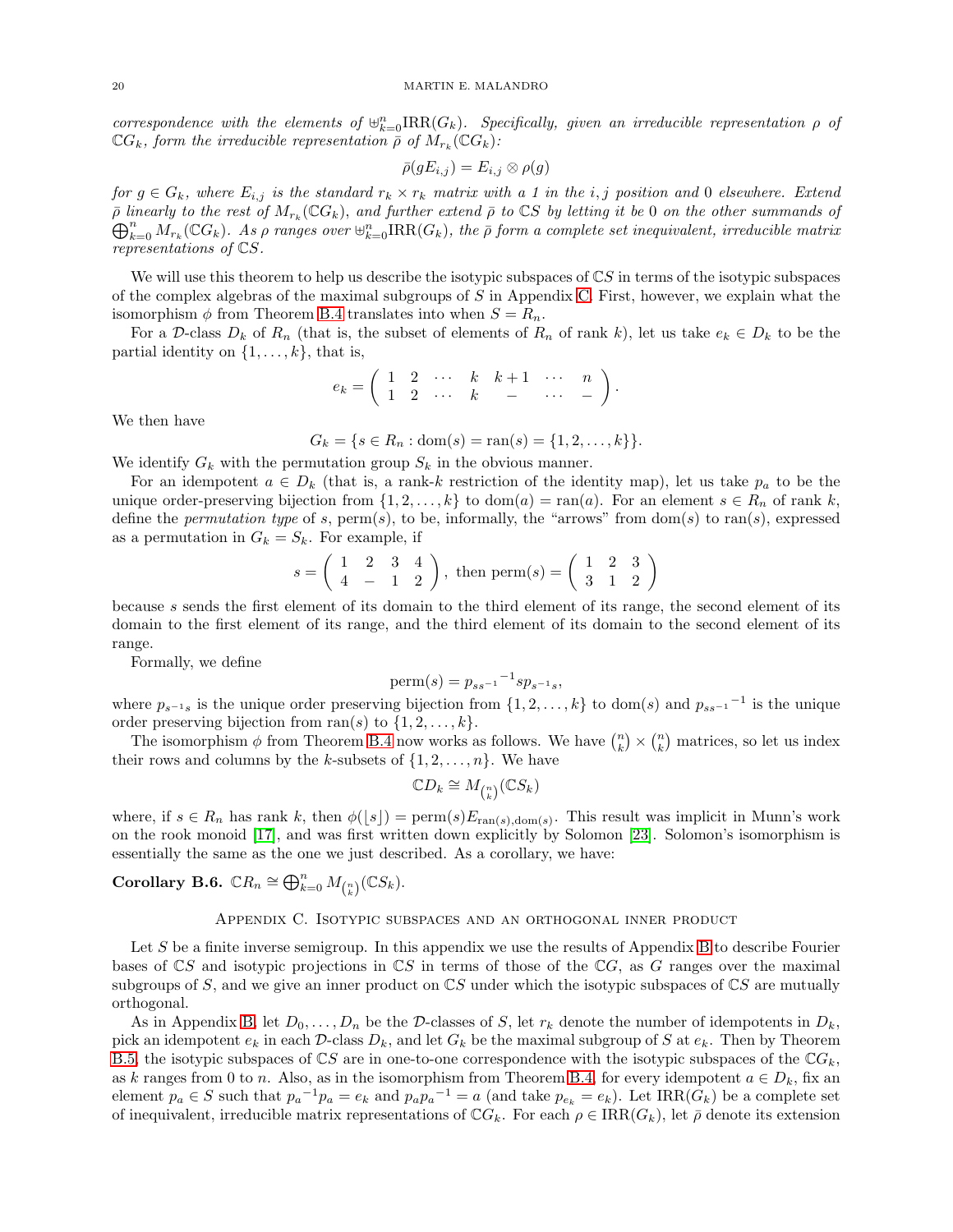(as in Theorem [B.5\)](#page-18-0) to  $\bigoplus_{k=0}^{n} M_{r_k}(\mathbb{C}G_k)$ , and hence to  $\mathbb{C}S$ . Let  $\mathcal{Y} = \{\bar{\rho} : \rho \in \biguplus_{k=0}^{n} \text{IRR}(G_k)\}\$ , so that  $\mathcal{Y}$  is a complete set of inequivalent, irreducible matrix representations of CS.

We begin to describe the isotypic subspaces of  $\mathbb{C}S$  by describing the Fourier basis for  $\mathbb{C}S$  according to y in terms of Fourier bases of the  $\mathbb{C}G_k$ : If  $B \subseteq \mathbb{C}S$  is the set of inverse images of the natural basis of  $\bigoplus_{\bar{\rho}\in\mathcal{Y}}M_{d_{\bar{\rho}}}(\mathbb{C})$  in the Wedderburn isomorphism

(5) 
$$
\bigoplus_{\bar{\rho}\in\mathcal{Y}} \bar{\rho}: \mathbb{C}S \to \bigoplus_{\bar{\rho}\in\mathcal{Y}} M_{d_{\bar{\rho}}}(\mathbb{C}),
$$

then for each  $y \in B$ ,

<span id="page-20-2"></span>
$$
y = \sum_{s \in S} y(s) \lfloor s \rfloor.
$$

We will describe the coefficients  $y(s)$ .

Suppose we already have an explicit description of a Fourier basis for  $\mathbb{C}G_k$  for each  $k \in \{0, \ldots, n\}$ . That is, if  $C$  is the set of inverse images of the natural basis of the algebra on the right in the isomorphism

(6) 
$$
\bigoplus_{\rho \in \text{IRR}(G_k)} \rho : \mathbb{C}G_k \to \bigoplus_{\rho \in \text{IRR}(G_k)} M_{d_{\rho}}(\mathbb{C}),
$$

then, for each  $c \in C$ ,

<span id="page-20-1"></span>
$$
c = \sum_{x \in G_k} c(x)x.
$$

We will describe the coefficients  $y(s)$  in terms of the  $c(x)$ .

Let  $\rho \in \text{IRR}(G_k)$ , and let  $c_{i,j} \in \mathbb{C}G_k$ ,

$$
c_{i,j} = \sum_{x \in G_k} c_{i,j}(x)x,
$$

be the inverse image in the isomorphism [\(6\)](#page-20-1) of the element of  $\bigoplus_{\rho\in\text{IRR}(G_k)} M_{d_{\rho}}(\mathbb{C})$  that is 1 in the *i*, *j* position in the  $\rho$  block and 0 elsewhere.  $\bar{\rho}$  maps to block matrices whose rows and columns are indexed by the idempotents in  $D_k$ , and whose entries are themselves  $d_\rho \times d_\rho$  matrices. We have the following description of a Fourier basis for  $\mathbb{C}S$ , which generalizes the description for  $\mathbb{C}R_n$  given in [\[11\]](#page-24-2).

<span id="page-20-0"></span>**Theorem C.1.** Let X be a  $d_{\rho} \times d_{\rho}$  matrix with a 1 in the i, j position and 0 elsewhere. For idempotents  $a, b \in D_k$ , let  $E_{b,a}$  be an  $r_k \times r_k$  matrix with a 1 in the b, a position and 0 elsewhere. The inverse image in the isomorphism [\(5\)](#page-20-2) of the element of  $\bigoplus_{\bar{\rho}\in\mathcal{Y}}M_{d_{\bar{\rho}}}(\mathbb{C})$  that is  $E_{b,a}\otimes X$  in the  $\bar{\rho}$  block and 0 elsewhere is

$$
\lfloor p_b \rfloor \left( \sum_{x \in G_k} c_{i,j}(x) \lfloor x \rfloor \right) \lfloor p_a^{-1} \rfloor.
$$

*Proof.* Suppose  $\bar{\gamma} \in \mathcal{Y}, \bar{\gamma} \neq \bar{\rho}$ , and  $\gamma \in \text{IRR}(G_k)$ . Then

$$
\bar{\gamma}\left(\lfloor p_b\rfloor\left(\sum_{x\in G_k}c_{i,j}(x)\lfloor x\rfloor\right)\lfloor p_a^{-1}\rfloor\right)=0
$$

(where 0 indicates the zero matrix), because

$$
\bar{\gamma} \left( \sum_{x \in G_k} c_{i,j}(x) \lfloor x \rfloor \right) = E_{e_k, e_k} \otimes \left( \sum_{x \in G_k} c_{i,j}(x) \gamma(x) \right)
$$

$$
= E_{e_k, e_k} \otimes 0
$$

$$
= 0.
$$

Suppose now that  $\bar{\gamma} \in \mathcal{Y}$  and  $\gamma \in \text{IRR}(G_i)$  with  $j \neq k$ . Then

$$
\bar{\gamma}\left(\lfloor p_b\rfloor\left(\sum_{x\in G_k}c_{i,j}(x)\lfloor x\rfloor\right)\lfloor p_a^{-1}\rfloor\right)=0
$$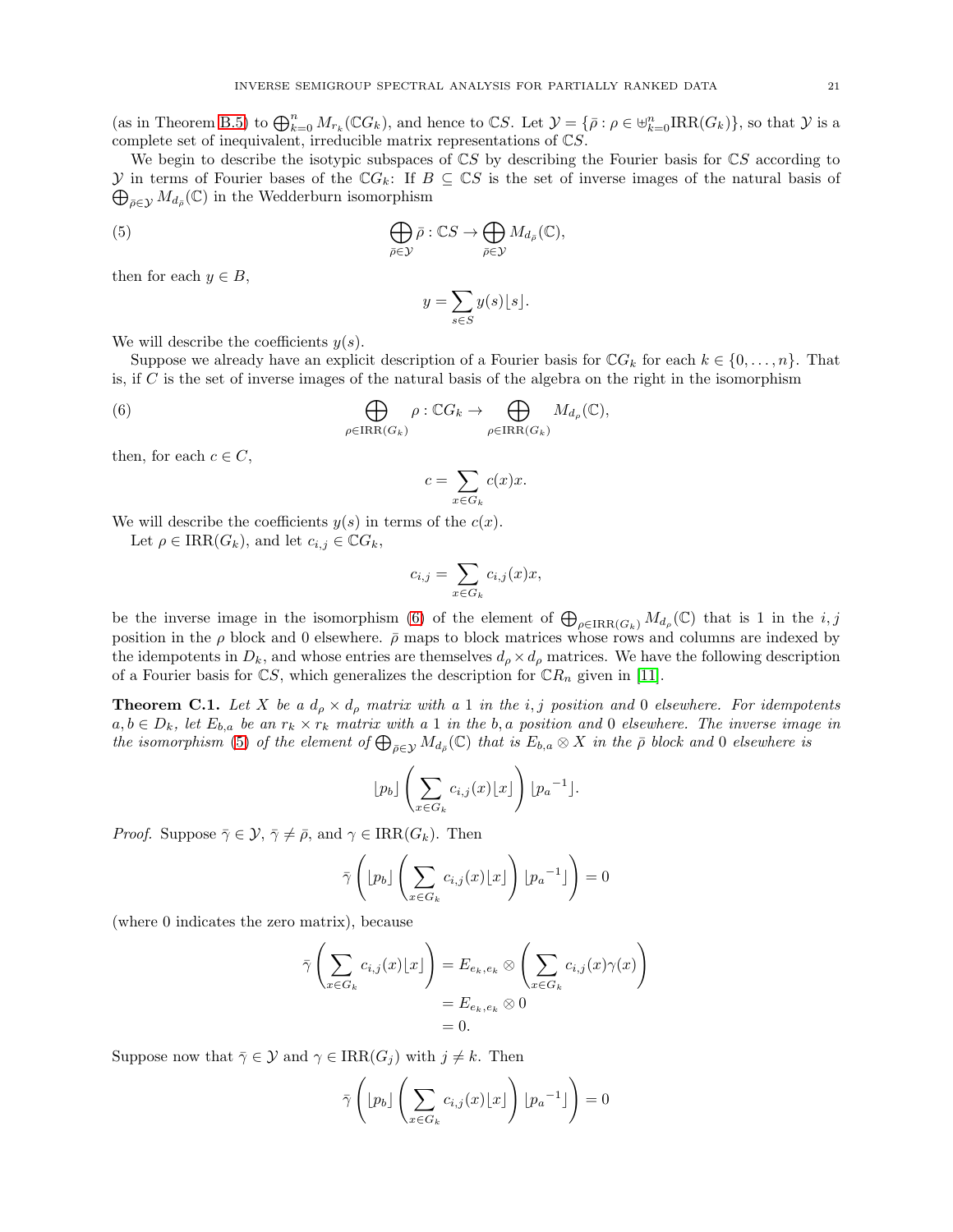because

$$
\bar{\gamma} \left( \sum_{x \in G_k} c_{i,j}(x) \lfloor x \rfloor \right) = \sum_{x \in G_k} c_{i,j}(x) \bar{\gamma}(\lfloor x \rfloor)
$$

$$
= \sum_{x \in G_k} c_{i,j}(x) [0]
$$

$$
= 0.
$$

Finally,

$$
\bar{\rho}\left(\left[p_{b}\right]\left(\sum_{x\in S_{k}}c_{i,j}(x)\left\lfloor x\right\rfloor\right)\left\lfloor p_{a}^{-1}\right\rfloor\right) \n= \bar{\rho}\left((p_{p_{b}p_{b}^{-1}})^{-1}p_{b}p_{p_{b}^{-1}p_{b}}E_{p_{b}p_{b}^{-1},p_{b}^{-1}p_{b}}\right)\cdot\bar{\rho}\left(\sum_{x\in G_{k}}c_{i,j}(x)\left\lfloor x\right\rfloor\right).
$$
\n
$$
\bar{\rho}\left((p_{p_{a}^{-1}p_{a}})^{-1}p_{a}^{-1}p_{p_{a}p_{a}^{-1}}E_{p_{a}^{-1}p_{a,p_{a}p_{a}^{-1}}}\right)
$$
\n
$$
= \bar{\rho}\left(p_{b}^{-1}p_{b}p_{e_{k}}E_{b,e_{k}}\right)\left(E_{e_{k},e_{k}}\otimes\rho\left(\sum_{x\in G_{k}}c_{i,j}(x)x\right)\right)\bar{\rho}\left(p_{e_{k}}^{-1}p_{a}^{-1}p_{a}E_{e_{k},a}\right)
$$
\n
$$
= \bar{\rho}\left(e_{k}p_{e_{k}}E_{b,e_{k}}\right)\left(E_{e_{k},e_{k}}\otimes X\right)\bar{\rho}\left(p_{e_{k}}e_{k}E_{e_{k},a}\right)
$$
\n
$$
= \bar{\rho}\left(e_{k}E_{b,e_{k}}\right)\left(E_{e_{k},e_{k}}\otimes X\right)\bar{\rho}\left(e_{k}E_{e_{k},a}\right)
$$
\n
$$
= \left(E_{b,e_{k}}\otimes I_{d_{\rho}}\right)\left(E_{e_{k},e_{k}}\otimes X\right)\left(E_{e_{k},a}\otimes I_{d_{\rho}}\right)
$$
\n
$$
= E_{b,a}\otimes X.
$$

Note that the Fourier basis element of  $\mathbb{C}S$  in Theorem [C.1,](#page-20-0) when expressed in terms of the groupoid basis, has nonzero coefficients only for elements  $[s]$  for which  $s \in D_k$ , as  $p_b \in D_k$ ,  $p_a^{-1} \in D_k$ , and  $x \in D_k$  for all  $x \in G_k$ .

 $\Box$ 

For  $\mathbb{C}R_n$ , given a Fourier basis  $B = \{\sum_{\sigma \in S_k} b_i(\sigma) \sigma\}_{i=1}^{|B|}$  for an isotypic subspace  $V^{\lambda}$  for  $\mathbb{C}S_k$ , where  $\lambda$  is a partition of k, we obtain a basis for the corresponding isotypic subspace  $V^{\lambda}$  of  $\mathbb{C}R_n$  by forming the products

$$
\lfloor p_b \rfloor \left( \sum_{\sigma \in S_k} b_i(\sigma) \lfloor \sigma \rfloor \right) \lfloor p_a^{-1} \rfloor,
$$

as a and b range over the size-k subsets of  $\{1, 2, ..., n\}$  (where  $p_b$  is the unique order-preserving bijection from  $\{1, 2, \ldots, k\}$  to b and  $p_a^{-1}$  is the unique order-preserving bijection from a to  $\{1, 2, \ldots, k\}$  and the term in the middle ranges over the elements of B.

We can now describe the isotypic projections of an element  $f \in \mathbb{C}S$  in terms of isotypic projections in the  $\mathbb{C}G_k$ .

<span id="page-21-0"></span>**Theorem C.2.** Let  $a, b \in D_k$  be idempotent. Let  $f \in \mathbb{C}S$  have the form

$$
f = \sum_{s \in S} f(s) \lfloor s \rfloor,
$$

where  $f(s) = 0$  unless  $s \in D_k$ ,  $s^{-1}s = a$ , and  $ss^{-1} = b$ . Let  $f_G$  be f viewed as an element of  $\mathbb{C}G_k$ , i.e.,

$$
f_G = \sum_{s \in D_k: ss^{-1} = b, s^{-1} s = a} f(s) p_b^{-1} s p_a.
$$

Let  $\text{IRR}(G_k) = \{\rho_1, \ldots, \rho_q\}$ . For  $i \in \{1, \ldots, q\}$ , denote the isotypic subspace of  $\mathbb{C}G_k$  corresponding to  $\rho_i$  by  $W_i$  and the isotypic subspace of CS corresponding to  $\bar{\rho}_i$  by  $V_i$ . Let  $f_G^1, \ldots, f_G^q$  denote the projections of  $f_G$ onto  $W_1, \ldots, W_q$ , and suppose

$$
f_G^i = \sum_{g \in G_k} c_i(g)g.
$$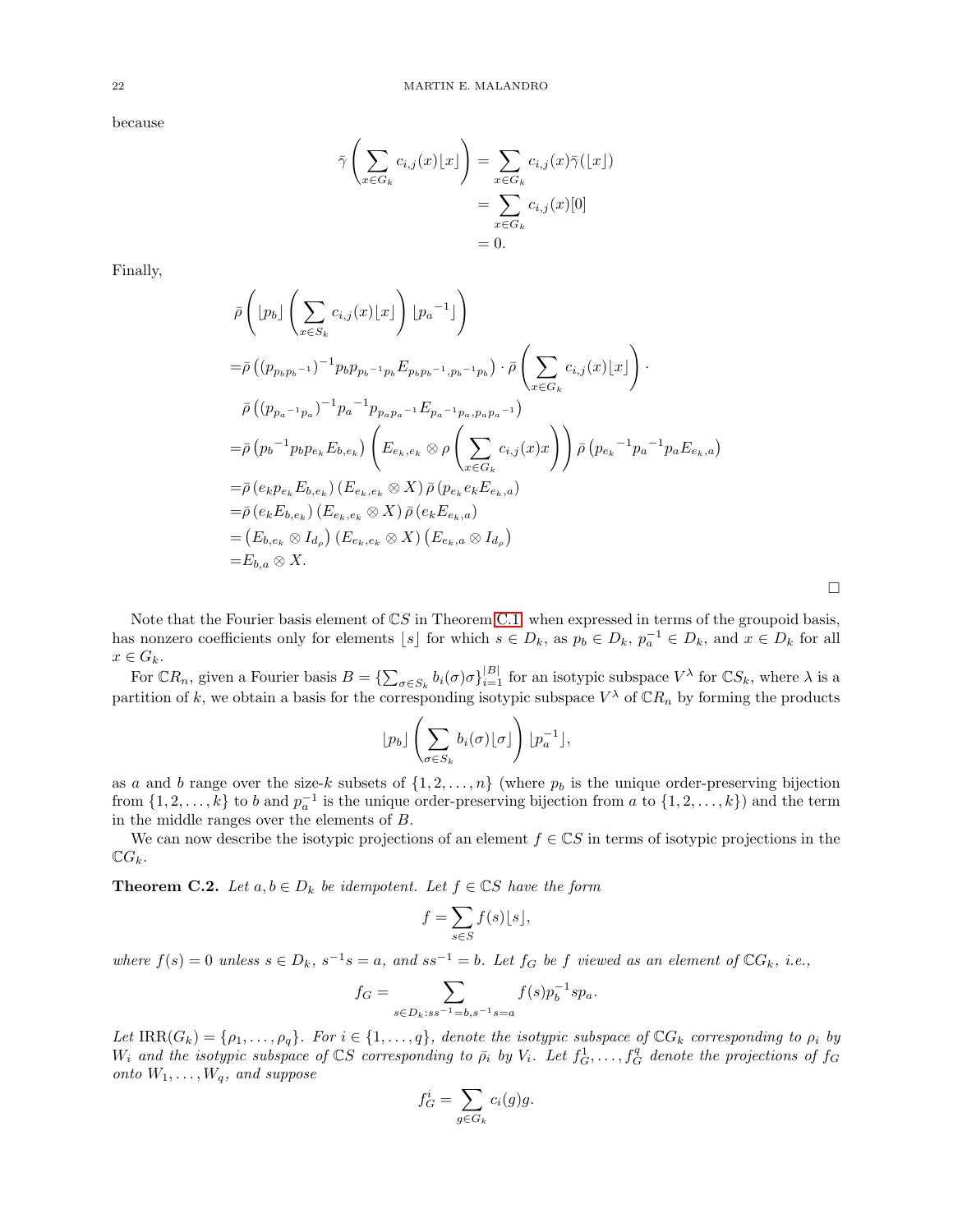Then

$$
f = \sum_{i=1}^{q} \lfloor p_b \rfloor f_G^i \lfloor p_a^{-1} \rfloor,
$$

 $\lfloor p_b \rfloor f_G^i \lfloor p_a^{-1} \rfloor$  is the projection of f onto  $V_i$ , and

$$
\lfloor p_b \rfloor f_G^i \lfloor p_a^{-1} \rfloor = \lfloor p_b \rfloor \left( \sum_{g \in G_k} c_i(g) \lfloor g \rfloor \right) \lfloor p_a^{-1} \rfloor.
$$

In general, if  $f \in \mathbb{C}S$ , then f may be written as a sum of elements of  $\mathbb{C}S$  of the form in the hypothesis of this theorem. We can then understand the projections of  $f$  in terms of the projections of these elements.

Proof of Theorem [C.2.](#page-21-0) By the isomorphism in Theorem [B.4,](#page-18-2) we can write

$$
f = \sum_{g \in G_k} f(p_b g p_a^{-1}) \lfloor p_b g p_a^{-1} \rfloor = \lfloor p_b \rfloor \left( \sum_{g \in G_k} f(p_b g p_a^{-1}) \lfloor g \rfloor \right) \lfloor p_a^{-1} \rfloor
$$

and

$$
f_G = \sum_{g \in G_k} f(p_b g p_a^{-1}) g.
$$

Proposition 4.3 of [\[25\]](#page-24-0) states that, for  $s, t \in S$ ,

(7) 
$$
\lfloor s \rfloor t = \begin{cases} \lfloor st \rfloor & \text{if } s^{-1}s \leq tt^{-1}, \\ 0 & \text{otherwise.} \end{cases}
$$

From this we see that

<span id="page-22-1"></span>
$$
f = \lfloor p_b \rfloor f_G \lfloor p_a^{-1} \rfloor,
$$

and since

$$
f_G = f_G^1 + \dots + f_G^q,
$$

we have

$$
f = \lfloor p_b \rfloor f_G^1 \lfloor p_a^{-1} \rfloor + \lfloor p_b \rfloor f_G^2 \lfloor p_a^{-1} \rfloor + \cdots + \lfloor p_b \rfloor f_G^q \lfloor p_a^{-1} \rfloor.
$$

Next, since

$$
f_G^i = \sum_{g \in G_k} c_i(g)g,
$$

applying [\(7\)](#page-22-1) to  $\lfloor p_b \rfloor f_G^i \lfloor p_a^{-1} \rfloor$  yields that

$$
\lfloor p_b \rfloor f_G^i \lfloor p_a^{-1} \rfloor = \lfloor p_b \rfloor \left( \sum_{g \in G_k} c_i(g) \lfloor g \rfloor \right) \lfloor p_a^{-1} \rfloor.
$$

Finally, if we choose a Fourier basis of  $\mathbb{C}G_k$  and write the  $f_G^i$  in terms of this Fourier basis, equation [\(7\)](#page-22-1) and Theorem [C.1](#page-20-0) say that for all  $i, \lfloor p_b \rfloor f_G^i[p_a^{-1}] \in V_i$ . That is,  $\lfloor p_b \rfloor f_G^i[p_a^{-1}]$  is the projection of f onto  $V_i$ , as  $\Box$ claimed.  $\Box$ 

Finally, we give an inner product on CS under which its isotypic subspaces are mutually orthogonal.

<span id="page-22-0"></span>**Theorem C.3.** Let  $\langle \cdot, \cdot \rangle$  be the sesquilinear form on CS induced by, for  $s, t \in S$ ,

$$
\langle \lfloor s \rfloor, \lfloor t \rfloor \rangle = \begin{cases} 1 & \text{if } s = t, \\ 0 & \text{otherwise.} \end{cases}
$$

Then, with respect to this inner product, the isotypic subspaces of CS are mutually orthogonal.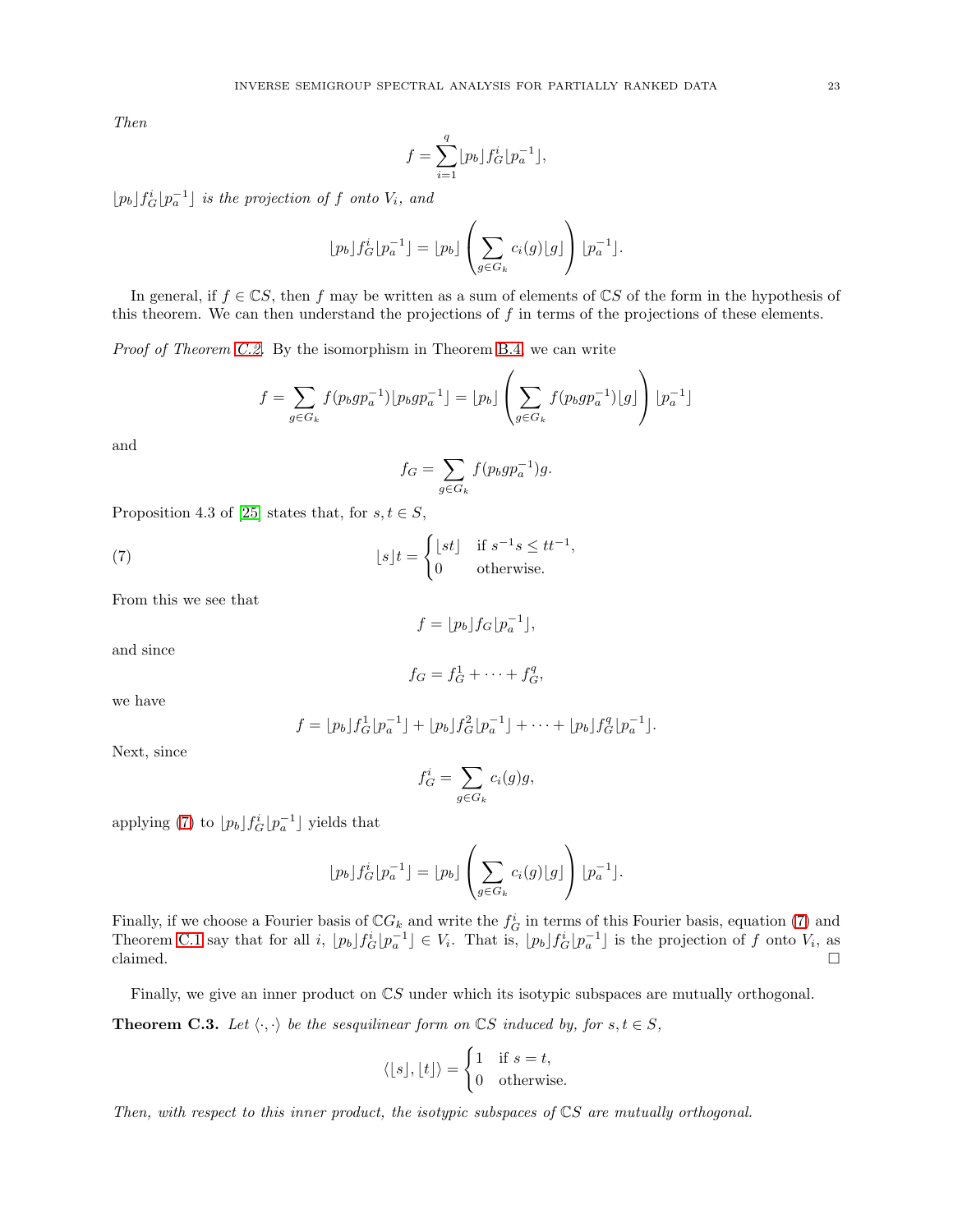*Proof.* By linearity, it suffices to show that  $\langle v, v' \rangle = 0$  in the case that v and v' are Fourier basis elements of  $\mathbb{C}S$  in distinct isotypic subspaces. We may assume that v and v' are part of a Fourier basis for  $\mathbb{C}S$  according to *Y*. Let  $\bar{\rho}, \bar{\rho}' \in \mathcal{Y}$ . Let  $v \in V_{\bar{\rho}}$  and  $v' \in V_{\bar{\rho}'},$  with  $V_{\bar{\rho}} \neq V_{\bar{\rho}'}$  (and hence  $\bar{\rho} \neq \bar{\rho}'$ ).

We know that

$$
\mathbb{C}G_k = \bigoplus_{\rho \in \text{IRR}(G_k)} W_{\rho}
$$

where  $W_{\rho}$  is the sum of all the irreducible submodules of  $\mathbb{C}G_k$  isomorphic to the representation  $\rho$ . If  $w \in W_{\rho}, w' \in W_{\rho'},$  and  $W_{\rho} \neq W_{\rho'}$ , then under the inner product  $[\cdot, \cdot]$  on  $\mathbb{C}G_k$  defined by

$$
[w, w'] = [\sum_{s \in G_k} w(s)s, \sum_{s \in G_k} w'(s)s] = \sum_{s \in G_k} w(s)\overline{w'(s)},
$$

it follows from the discussion in Chapter 2 of [\[22\]](#page-24-9) that we have  $[w, w'] = 0$ .

Now, suppose that  $\bar{\rho}$  is the extension of  $\rho \in \text{IRR}(G_k)$  and that  $\bar{\rho}'$  is the extension of  $\rho' \in \text{IRR}(G_j)$ . By Theorem [C.1,](#page-20-0) when written in terms of the groupoid basis,  $v$  contains nonzero coefficients only for the elements [s] such that  $s \in D_k$ , and v' contains nonzero coefficients only for the elements [s] such that  $s \in D_j$ . Thus, if  $k \neq j$ , we have  $\langle v, v' \rangle = 0$ . Suppose then that  $k = j$ . By Theorem [C.1,](#page-20-0) we have

$$
v = \lfloor p_b \rfloor \left( \sum_{s \in G_k} v(s) \lfloor s \rfloor \right) \lfloor p_a^{-1} \rfloor,
$$
  

$$
v' = \lfloor p_{b'} \rfloor \left( \sum_{s \in G_k} v'(s) \lfloor s \rfloor \right) \lfloor p_{a'}^{-1} \rfloor,
$$

for  $b, a, b', a'$  some idempotents in in  $D_k$ , and

$$
\sum_{s\in G_k}v(s)s\in W_\rho, \ \sum_{s\in G_k}v'(s)s\in W_{\rho'}
$$

some Fourier basis elements for  $\mathbb{C}G_k$ .

If  $a \neq a'$  or  $b \neq b'$ , it is apparent that  $\langle v, v' \rangle = 0$ , so suppose further that  $a = a'$  and  $b = b'$ . Now, since  $\bar{\rho} \neq \bar{\rho}'$  and  $k = j$ , we have  $\rho \neq \rho'$ , and we therefore note that

$$
\left[\sum_{s \in G_k} v(s)s, \sum_{s \in G_k} v'(s)s\right] = 0.
$$

Now, we have

$$
\langle v, v' \rangle = \sum_{s \in G_k} \sum_{t \in G_k} v(s) \overline{v'(t)} \langle \lfloor p_b s p_a^{-1} \rfloor, \lfloor p_b t p_a^{-1} \rfloor \rangle,
$$

and, since  $s, t \in G_k$ ,  $\lfloor p_b s p_a^{-1} \rfloor = \lfloor p_b t p_a^{-1} \rfloor$  if and only if  $s = t$ , so

$$
\langle v, v' \rangle = \sum_{s \in G_k} v(s) \overline{v'(s)} = \left[ \sum_{s \in G_k} v(s), \sum_{s \in G_k} v'(s) \right] = 0.
$$

 $\Box$ 

#### **REFERENCES**

- <span id="page-23-4"></span>[1] U. Baum. Existence and efficient construction of fast Fourier transforms for supersolvable groups. Comput. Complex., 1/3:235–256, 1992.
- <span id="page-23-5"></span><span id="page-23-3"></span>[2] C. Chevalley. Fundamental Concepts of Algebra. Academic Press Inc., 1956.
- [3] M. Clausen and U. Baum. Fast Fourier transforms for symmetric groups: Theory and implementation. Math. Comput., 61(204):833–847, 1993.
- <span id="page-23-1"></span>[4] A. H. Clifford and G. B. Preston. The Algebraic Theory of Semigroups, volume 1. Mathematical Surveys No. 7, AMS, Providence, RI, 1961.
- <span id="page-23-6"></span><span id="page-23-0"></span>[5] J. W. Cooley and J. W. Tukey. An algorithm for machine calculation of complex Fourier series. Math. Comput., 19:297–301, 1965.
- <span id="page-23-7"></span>[6] P. Diaconis. A generalization of spectral analysis with application to ranked data. Ann. Statist., 17(3):949–979, 1989.
- [7] P. Diaconis and D. Rockmore. Efficient computation of isotypic projections for the symmetric group. DIMACS Series in Disc. Math. and Theor. Comp. Sci., 11:87–104, 1993.
- <span id="page-23-2"></span>[8] B. Farb and R. K. Dennis. Noncommutative Algebra, volume 144 of Graduate Texts in Mathematics. Springer-Verlag, New York-Heidelberg, 1993.
- <span id="page-23-8"></span>[9] J. A. Green. On the structure of semigroups. Ann. of Math., 54:163–172, 1951.